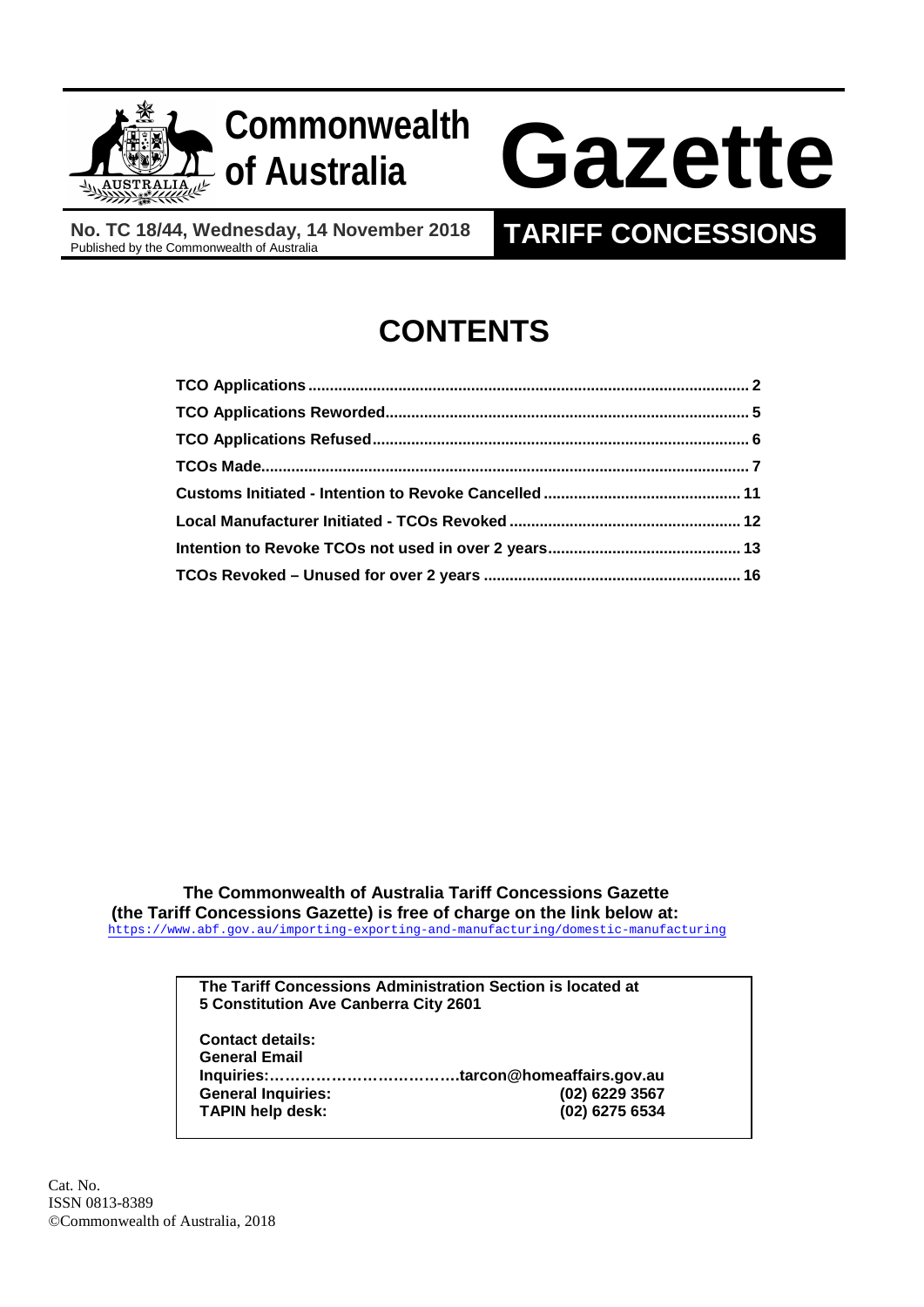#### <span id="page-1-0"></span>**CUSTOMS ACT 1901 - NOTICE PURSUANT TO SECTION 269K(1) - APPLICATIONS MADE FOR TARIFF CONCESSION ORDERS**

Applications have been lodged for Tariff Concession Orders for the goods described in the following TABLE.

Australian manufacturers who wish to contest the granting of a Tariff Concession Order for the goods described are invited to lodge a submission in writing in an approved form. Submissions must be lodged within 50 days of the date of publication of this Notice.

The operative date (Op.) and TC reference number follow the description of goods.

To assist local manufacturers, the use(s) to which the goods can be put follow the description of goods.

Objections to the making of TCO submission forms are available at

<https://www.abf.gov.au/importing-exporting-and-manufacturing/domestic-manufacturing/tariff-concession-order>

Contact: Email [tarcon@homeaffairs.gov.au](mailto:tarcon@homeaffairs.gov.au)

THE TABLE

|            | Description of Goods including the<br>Customs Tariff Classification                                                                                                                                                                                                                                                                                                                                                                                                                                                                                                                       |                 | Schedule 4 Item Number<br>General Duty Rate |
|------------|-------------------------------------------------------------------------------------------------------------------------------------------------------------------------------------------------------------------------------------------------------------------------------------------------------------------------------------------------------------------------------------------------------------------------------------------------------------------------------------------------------------------------------------------------------------------------------------------|-----------------|---------------------------------------------|
| 3925.30.00 | PARTS, BLINDS, being ANY of the following:<br>$(a)$ caps;<br>$(b)$ cleats;<br>$(c)$ clips;<br>$(d)$ clutches;<br>$(e)$ connectors;<br>$(f)$ controllers;<br>$(q)$ cord equaliser;<br>$(h)$ cord stops;<br>(i) cord toggles;<br>$(j)$ covers;<br>$(k)$ idlers;<br>$(1)$ mechanisms;<br>$(m)$ separator;<br>(n) slat hangers;<br>$(o)$ splines;<br>$(p)$ stoppers;<br>$(q)$ strip;<br>$(r)$ adaptors;<br>$(s)$ brackets;<br>$(t)$ carriers;<br>$(u)$ chain;<br>$(v)$ loops;<br>(w) weights<br>Op. 18.10.18<br>Stated Use:<br>Parts for all forms of blinds to allow movement of the article | $-$ TC 18212098 | 50                                          |
|            | up or down                                                                                                                                                                                                                                                                                                                                                                                                                                                                                                                                                                                |                 |                                             |
|            | Applicant: J.A.I. PRODUCTS PTY LTD                                                                                                                                                                                                                                                                                                                                                                                                                                                                                                                                                        |                 | 5 <sup>°</sup>                              |
| 4003.00.00 | RUBBER, in rolls AND/OR sheets, having ANY of the following:<br>(a) polyurethane binder;<br>(b) cork                                                                                                                                                                                                                                                                                                                                                                                                                                                                                      |                 | 50                                          |
|            | Op. 18.10.18                                                                                                                                                                                                                                                                                                                                                                                                                                                                                                                                                                              | $-$ TC 18213842 |                                             |
|            | Stated Use:<br>Acoustic underlay for timber floors                                                                                                                                                                                                                                                                                                                                                                                                                                                                                                                                        |                 |                                             |
|            | Applicant: CTS (CUSTOMS AND TRADE SOLUTIONS) PTY LTD                                                                                                                                                                                                                                                                                                                                                                                                                                                                                                                                      |                 | 5 <sup>8</sup>                              |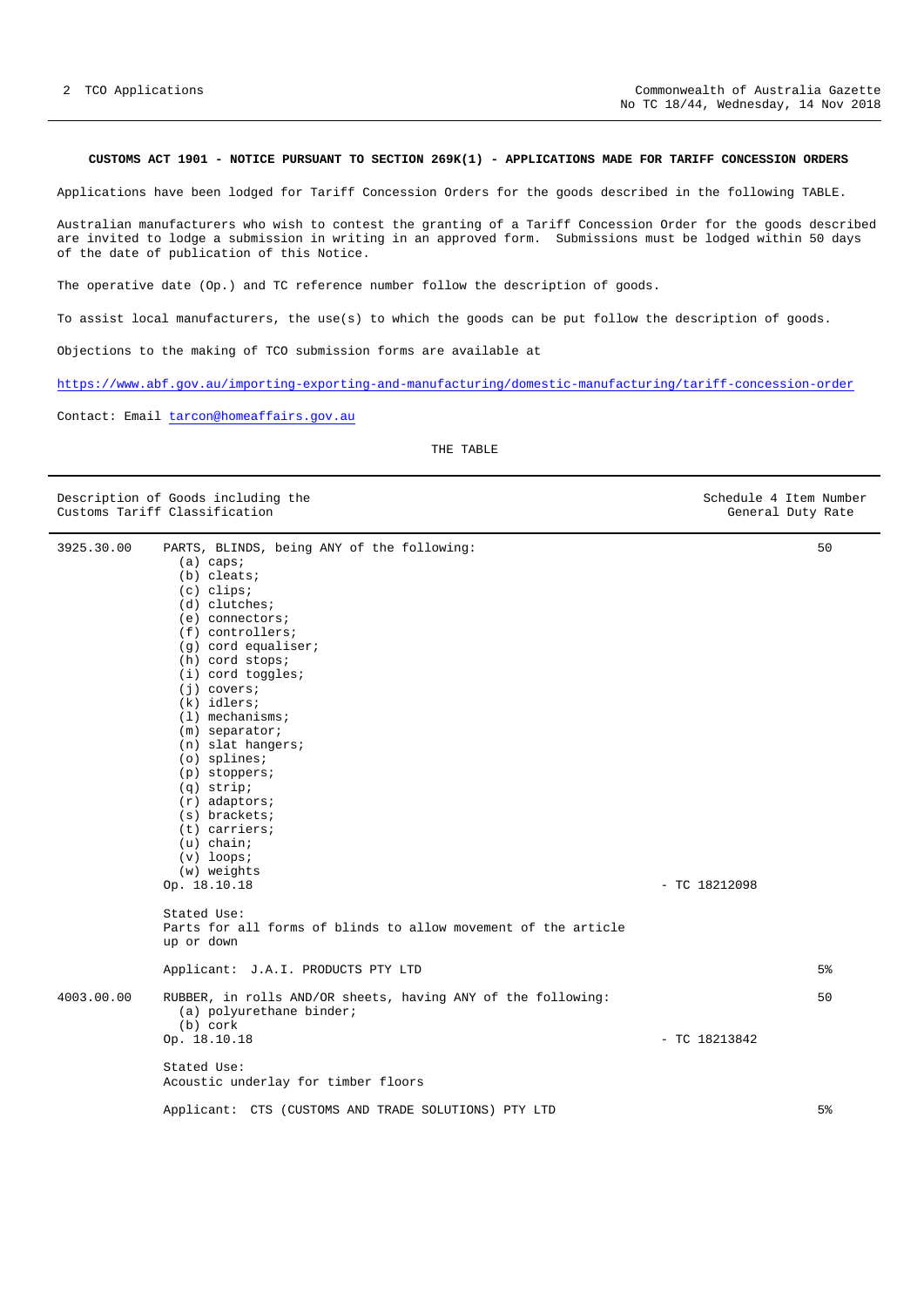Description of Goods including the Schedule 4 Item Number (Schedule 4 Item Number  $S$ chedule 4 Item Number (Schedule 4 Item Number (Schedule 4 Item Number (Schedule 4 Item Number (Schedule 4 Item Number (Schedule 4 Item Nu Customs Tariff Classification and the control of the control of the control of the General Duty Rate

| 8302.49.00 | PARTS, BLINDS, being ANY of the following:<br>$(a)$ adaptors;<br>(b) base bars;<br>$(c)$ brackets;<br>$(d)$ carriers;<br>$(e)$ clips;<br>$(f)$ connectors;<br>$(g)$ cord stops;<br>$(h)$ covers;<br>$(i)$ fascia components;<br>$(j)$ mountings;<br>$(k)$ rails;<br>$(1)$ supports;<br>$(m)$ wands;                                                                                                                                                                                                                             |                 | 50 |
|------------|---------------------------------------------------------------------------------------------------------------------------------------------------------------------------------------------------------------------------------------------------------------------------------------------------------------------------------------------------------------------------------------------------------------------------------------------------------------------------------------------------------------------------------|-----------------|----|
|            | (n) weights<br>Op. 18.10.18                                                                                                                                                                                                                                                                                                                                                                                                                                                                                                     | $-$ TC 18212097 |    |
|            | Stated Use:<br>Parts for all forms of blinds to allow movement of the article<br>up or down                                                                                                                                                                                                                                                                                                                                                                                                                                     |                 |    |
|            | Applicant: J.A.I. PRODUCTS PTY LTD                                                                                                                                                                                                                                                                                                                                                                                                                                                                                              |                 | 5% |
| 8424.90.90 | CABINS, AGRICULTURAL SPRAYING MACHINE<br>Op. 22.10.18                                                                                                                                                                                                                                                                                                                                                                                                                                                                           | $-$ TC 18213998 | 50 |
|            | Stated Use:<br>Added to agricultural machines to house the driver and machine<br>running gear                                                                                                                                                                                                                                                                                                                                                                                                                                   |                 |    |
|            | Applicant: GOLDACRES HOLDINGS PTY LTD                                                                                                                                                                                                                                                                                                                                                                                                                                                                                           |                 | 5% |
| 8537.10.90 | CONTROL UNITS, single phase OR multiphase motor starter<br>protection having ALL of the following:<br>(a) thermal protection NOT less than 0.15 A and NOT greater<br>than $32$ A;<br>(b) in-built surge protection;<br>(c) control circuit voltage 24 AC OR DC;<br>(d) thermal overload class frequency NOT less than 40 Hz and<br>NOT greater than 60 Hz;<br>(e) internet connectivity;<br>(f) earth fault protection;<br>(g) manual OR remote OR automatic reset<br>with OR without multifunction remote programmable control |                 | 50 |
|            | Op. 01.11.18<br>Stated Use:<br>Provide overload and short circuit protection, monitoring<br>functions, alarm, thermal overload and fault differentiation,<br>communication, protection against phase failure and imbalance<br>for motor starters                                                                                                                                                                                                                                                                                | $-$ TC 18220570 |    |
|            | Applicant: SCHNEIDER ELECTRIC (AUSTRALIA) PTY LTD                                                                                                                                                                                                                                                                                                                                                                                                                                                                               |                 | 5% |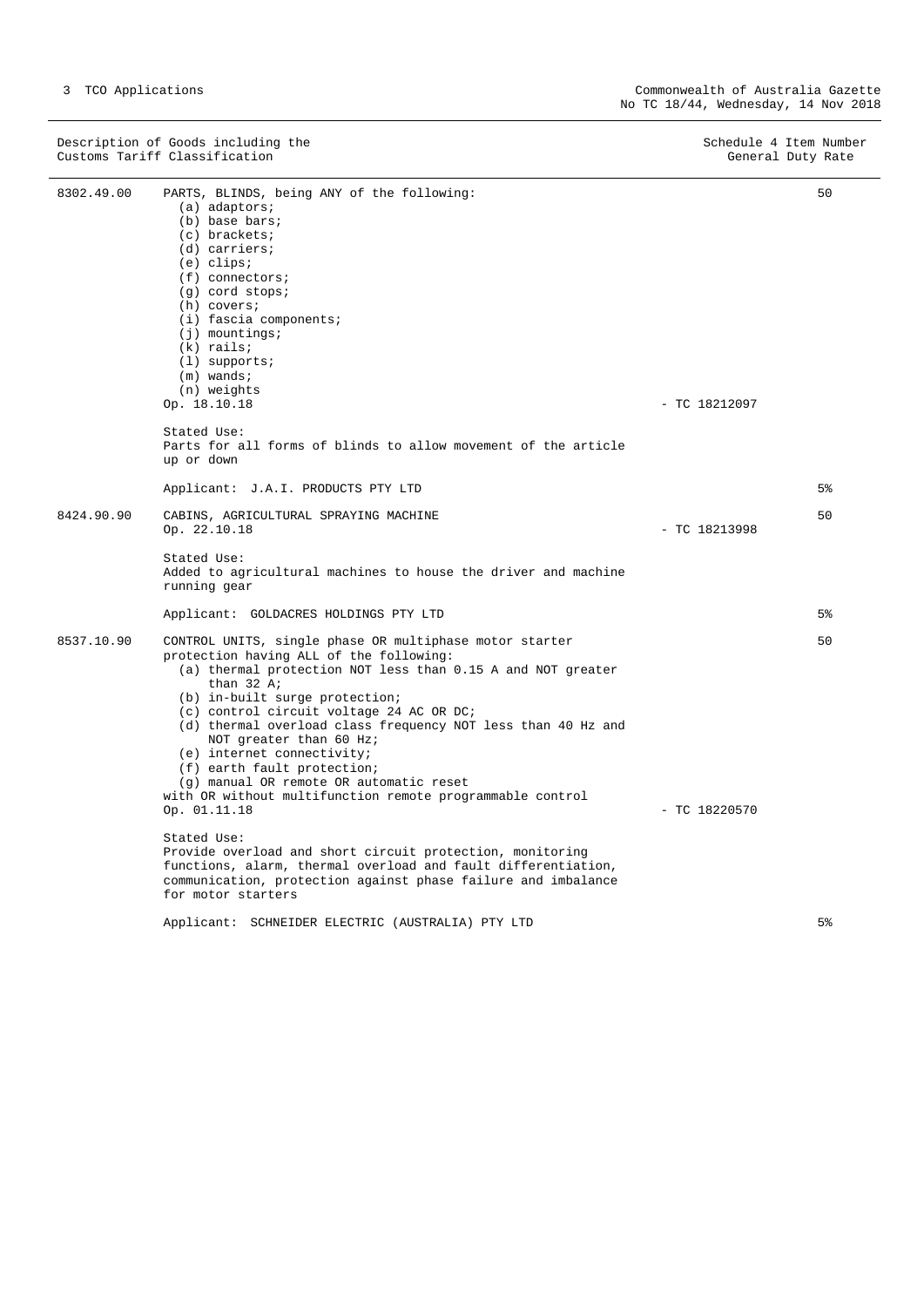|            | Description of Goods including the<br>Customs Tariff Classification                                                                                                                                                                                                                                                                                                                                                               | Schedule 4 Item Number<br>General Duty Rate |
|------------|-----------------------------------------------------------------------------------------------------------------------------------------------------------------------------------------------------------------------------------------------------------------------------------------------------------------------------------------------------------------------------------------------------------------------------------|---------------------------------------------|
| 8706.00.99 | CHASSIS, BUS, hybrid, gross vehicle mass exceeding 18 tonne,<br>having ALL of the following:<br>(a) 4 x 2 wheel drive;<br>(b) compression ignition engine;<br>(c) permanent magnet synchronous electric motor;<br>(d) power inverter;<br>(e) power converter;<br>(f) inverter cooling system;<br>(g) battery cooling system;<br>(h) lithium-ion battery<br>Op. 19.10.18<br>Stated Use:<br>Chassis for purpose built passenger bus | 50<br>$-$ TC 18213504                       |

Applicant: SCANIA AUSTRALIA PTY.LTD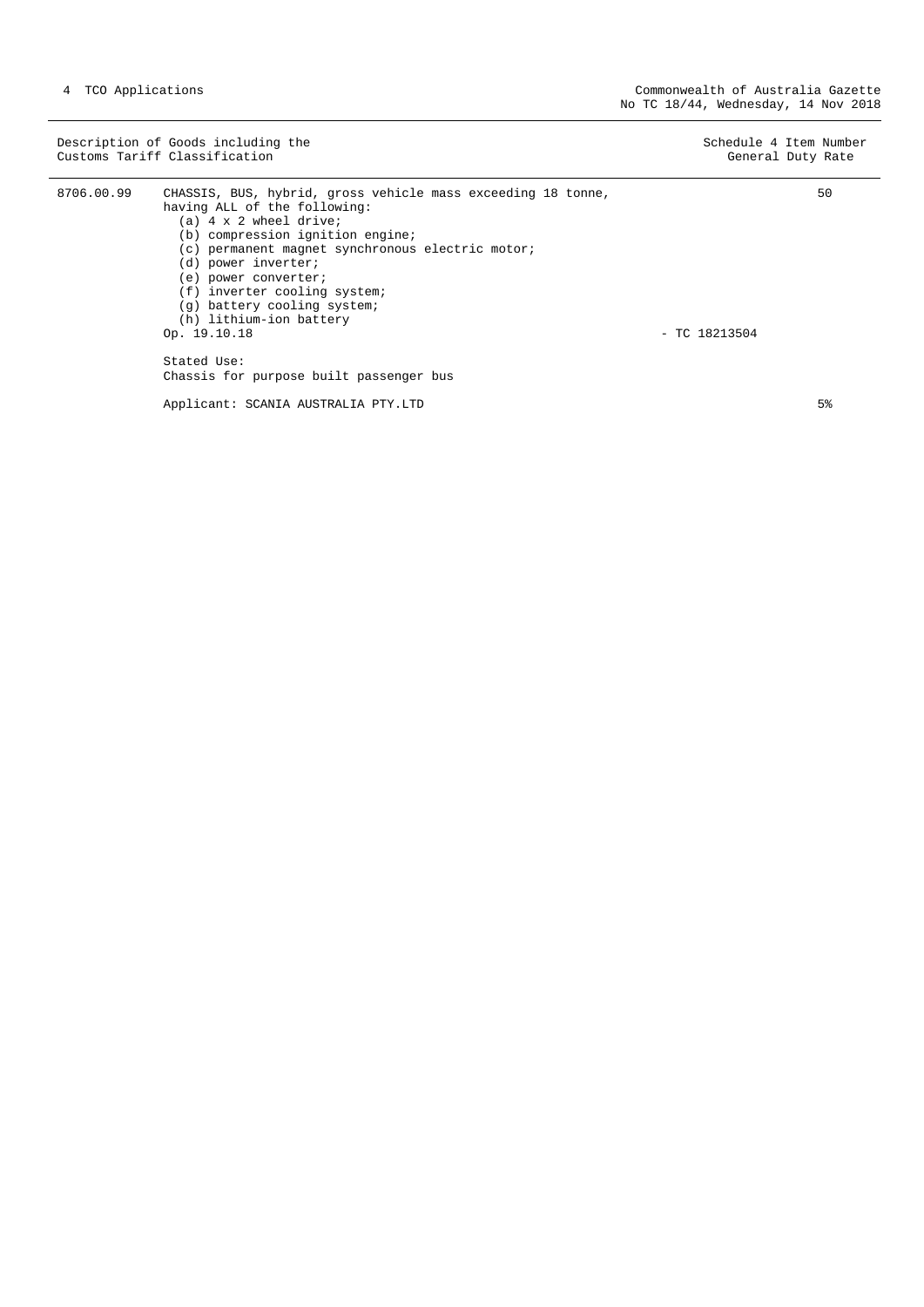#### <span id="page-4-0"></span>**NOTICE PURSUANT TO SECTION 269l(4B)(b) - PROPOSAL TO AMEND DESCRIPTION OF GOODS FOLLOWING AN OBJECTION SUBMISSION**

Amended description has been proposed for the Tariff Concession Order application shown in the following TABLE.

Australian manufacturers who consider that there are reasons why the Tariff Concession Order as proposed to be amended should not be made are invited to lodge a submission. Submissions must be lodged no later than 14 days after the publication of this Notice.

The operative date (Op.) and TC reference number follow the description of goods.

To assist local manufacturers, the use(s) to which the goods can be put follow the description of goods.

THE TABLE

Description of Goods including the Schedule 4 Item Number Schedule 4 Item Number Customs Tariff Classification

| 3923.30.00 | PREFORMED UNEXPANDED BOTTLES, tubular shaped, polyethylene<br>terephthalate copolymer, having ALL of the following: | 50 |
|------------|---------------------------------------------------------------------------------------------------------------------|----|
|            | (a) inner neck diameter NOT less than 21.55 mm and NOT greater<br>than $21.90$ mm;                                  |    |
|            | (b) neck outer diameter NOT less than 24.15 mm and NOT greater<br>than $25.10$ mm;                                  |    |
|            | (c) overall height NOT less than 87.50 mm and NOT greater<br>than $89.50$ mm;                                       |    |
|            | (d) net weight NOT less than 21.45 grams and NOT greater than<br>$21.95$ grams;                                     |    |
|            | (e) intrinsic viscosity NOT less than 0.81 decalitres per gram                                                      |    |
|            | Op. 18.07.18<br>$-$ TC 18160026                                                                                     |    |
|            | Stated Use:<br>Preformed tubular shapes are expanded during the making of<br>plastic bottles                        |    |
|            |                                                                                                                     |    |

Applicant: NU PURE BEVERAGES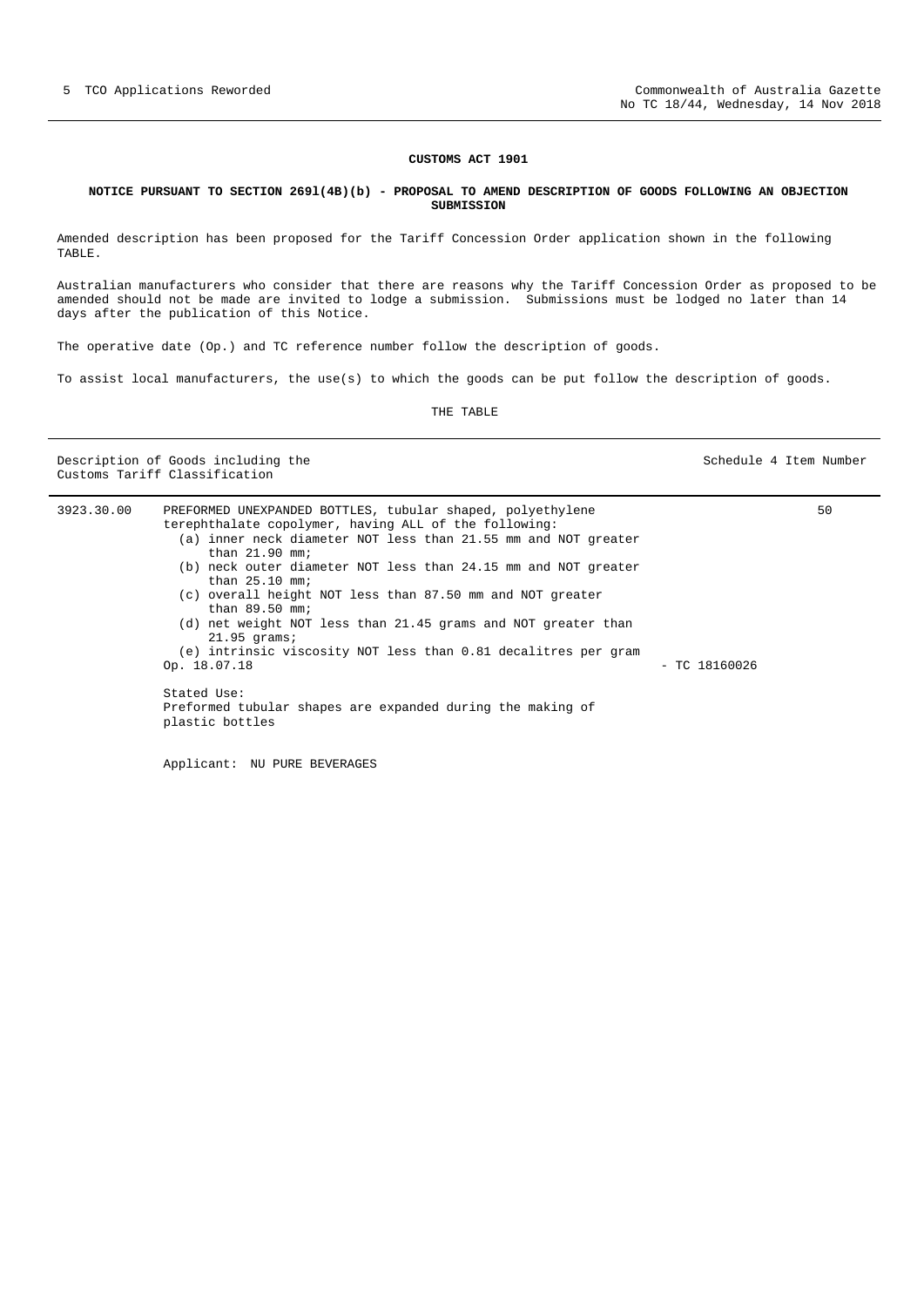#### **NOTICE PURSUANT TO SECTION 269R(1) - APPLICATIONS FOR TARIFF CONCESSION ORDERS REFUSED**

<span id="page-5-0"></span>Applications for Tariff Concession Orders for the goods described in the following TABLE have been refused.

#### THE TABLE

Description of Goods including the Schedule 4 Item Number (Schedule 4 Item Number  $S$ chedule 4 Item Number (Schedule 4 Item Number (Schedule 4 Item Number (Schedule 4 Item Number (Schedule 4 Item Number (Schedule 4 Item Nu Customs Tariff Classification

| 8424.89.90 | MIST PROJECTORS, PARTICLE BOARD PRESS, having BOTH of the<br>following:<br>(a) infrared flame detectors;<br>(b) heat activated impulse nozzles<br>Op. 04.06.18<br>Reason for refusal:<br>Substitutable goods produced in Australia in the ordinary course<br>of business by Phirex Australia Pty Ltd, Wangara, WA                                                                                                                  | $-$ TC 1863274 | 50 |
|------------|------------------------------------------------------------------------------------------------------------------------------------------------------------------------------------------------------------------------------------------------------------------------------------------------------------------------------------------------------------------------------------------------------------------------------------|----------------|----|
| 8479.89.90 | DRY CONCRETE INGREDIENTS BATCHING PLANT, programmable logic<br>controlled, having ALL of the following:<br>(a) maximum volume capacity NOT less than 100 cubic metres per<br>hour;<br>(b) hopper, with OR without hopper liners;<br>$(c)$ conveyors;<br>$(d)$ discharge chutes;<br>(e) moisture meters;<br>$(f)$ vibrators;<br>(q) weigher AND batcher;<br>(h) control panel;<br>(i) truck loading station housing<br>Op. 29.05.18 | $-$ TC 1860934 | 50 |
|            | Reason for refusal:<br>Substitutable goods produced in Australia in the ordinary course<br>of business by Tylden Equipment Sales Pty Ltd, Kyneton, Vic and<br>CEA Consolidated Industries, Coolaroo, Vic                                                                                                                                                                                                                           |                |    |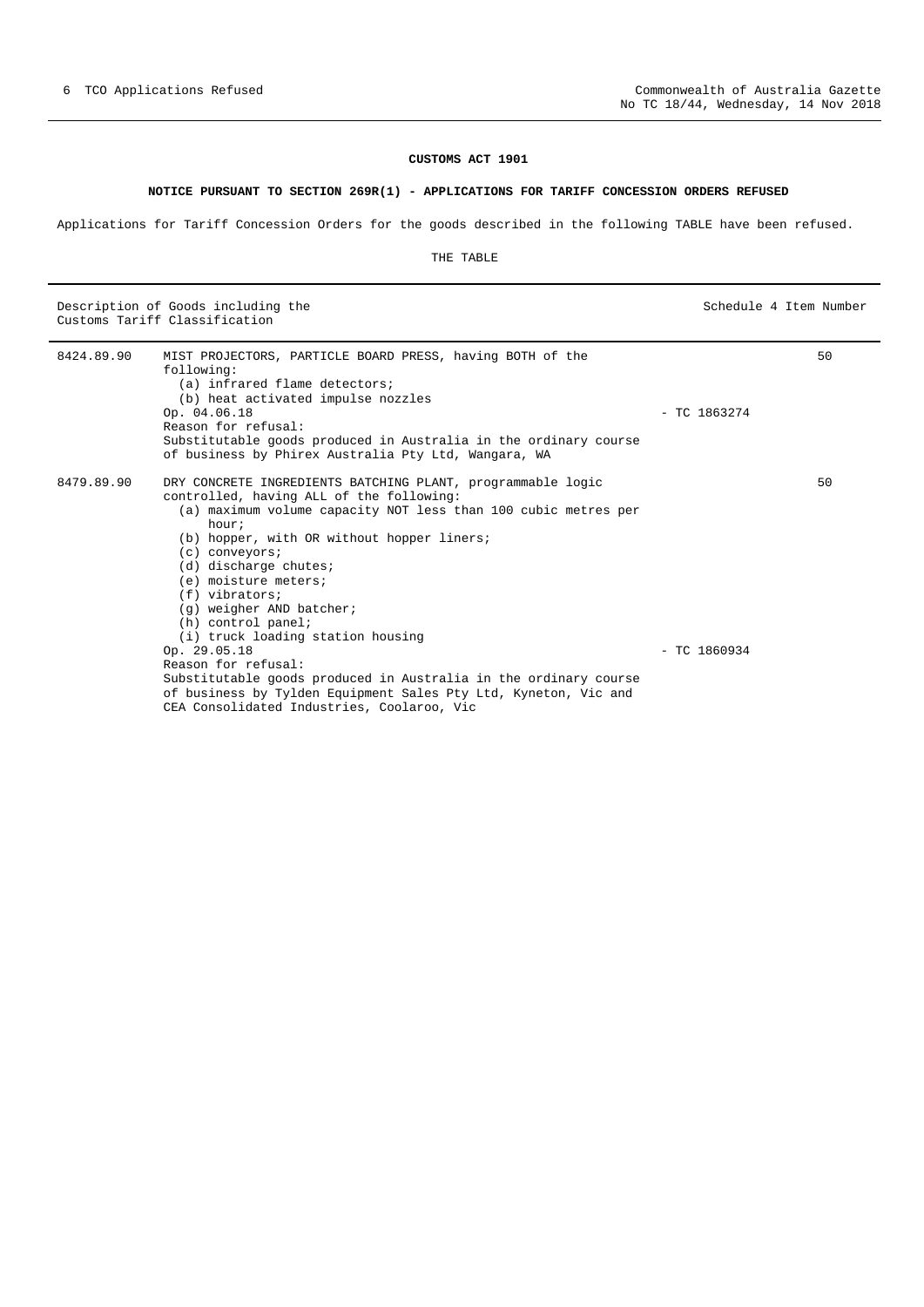#### **CUSTOMS ACT 1901 - NOTICE PURSUANT TO SECTION 269R(1) - TARIFF CONCESSION ORDERS MADE**

<span id="page-6-0"></span>Tariff Concession Orders have been made for the goods described in the following TABLE.

The operative date (Op.) and TC reference No. follow the description of goods. Local manufacturers of substitutable goods may request the revocation of TCOs at any time.

#### THE TABLE

| Description of Goods including the<br>Customs Tariff Classification |                                                                                                                                                                                                                                                                                                                                                                                                                              |                                       | Schedule 4 Item Number<br>Last Date of Effect |  |
|---------------------------------------------------------------------|------------------------------------------------------------------------------------------------------------------------------------------------------------------------------------------------------------------------------------------------------------------------------------------------------------------------------------------------------------------------------------------------------------------------------|---------------------------------------|-----------------------------------------------|--|
| 3917.32.90                                                          | PIPES, FUEL, electrofusion, high-density polyethylene, in coils<br>OR straight lengths, having ALL of the following:<br>(a) clear ethylene vinyl-alcohol inner liner;<br>(b) pressure rating NOT greater than 10 bar;<br>(c) primary colour being black with green stripes;<br>(d) temperature rating NOT less than -40 degrees Celsius and<br>NOT greater than 50 degrees Celsius<br>with OR without liners<br>Op. 11.07.18 | Dec. date 12.11.18<br>- TC 18156290   | 50                                            |  |
| 3920.20.00                                                          | FILM, POLYPROPYLENE HOMOPOLYMER, on reels, having ALL of the<br>following:<br>(a) thickness NOT less than 550 microns and NOT greater than<br>650 microns;<br>(b) density NOT less than $0.9$ g/cm3;<br>(c) width NOT less than 270 mm;<br>(d) melt flow index NOT less than $4.5q/10$ mins<br>Op. 13.08.18                                                                                                                  | Dec. date 06.11.18<br>$-$ TC 18175500 | 50                                            |  |
| 7303.00.00                                                          | PIPES, ductile iron, having ALL of the following:<br>(a) cement mortar OR polyurethane lined;<br>(b) polyurethane OR zinc AND aluminium OR zinc coated;<br>(c) epoxy OR bitumen finish coat<br>Op. 21.08.18                                                                                                                                                                                                                  | Dec. date 06.11.18<br>$-$ TC 18180210 | 50                                            |  |
| 7312.90.00                                                          | HOOPS, PRE-CAST CONCRETE, galvanised, having ALL of the<br>following:<br>(a) tensile strength per wire NOT less than 1 770 $N/mm2$ ;<br>(b) safe work load NOT less than 4 tonnes;<br>(c) steel OR aluminium ferrule<br>Op. 13.07.18                                                                                                                                                                                         | Dec. date 06.11.18<br>$-$ TC 18158509 | 50                                            |  |
| 7412.20.00                                                          | FITTINGS, PIPE TERMINATION, having ALL of the following:<br>(a) nickel plated brass AND polyethylene material;<br>(b) threaded male OR female ends;<br>$(c)$ double wall;<br>(d) single piece construction<br>Op. 20.07.18                                                                                                                                                                                                   | Dec. date 12.11.18<br>$-$ TC 18161496 | 50%                                           |  |
| 8402.90.00                                                          | NOZZLE GRIDS, FLUIDISED BED BOILER, whether OR not assembled,<br>including ALL of the following:<br>(a) primary air intakes;<br>(b) expansion joints AND/OR expansion pipes;<br>(c) distribution pipes having nozzles<br>Op. 15.08.18                                                                                                                                                                                        | Dec. date 07.11.18<br>$-$ TC 18176321 | 50                                            |  |
| 8413.70.90                                                          | KITS, CONDENSATION CONTROL PUMP, consisting of ALL of the<br>following:<br>(a) water circulation pump having a power rating NOT less than<br>208 V and NOT greater than 230 V;<br>(b) check valve;<br>$(c)$ copper piping;<br>(d) insulation;<br>$(e)$ brackets;<br>$(f)$ gaskets;<br>$(g)$ clamps;<br>(h) wiring harness<br>Op. 19.07.18                                                                                    | Dec. date 12.11.18<br>$-$ TC 18160715 | 50                                            |  |
|                                                                     |                                                                                                                                                                                                                                                                                                                                                                                                                              |                                       |                                               |  |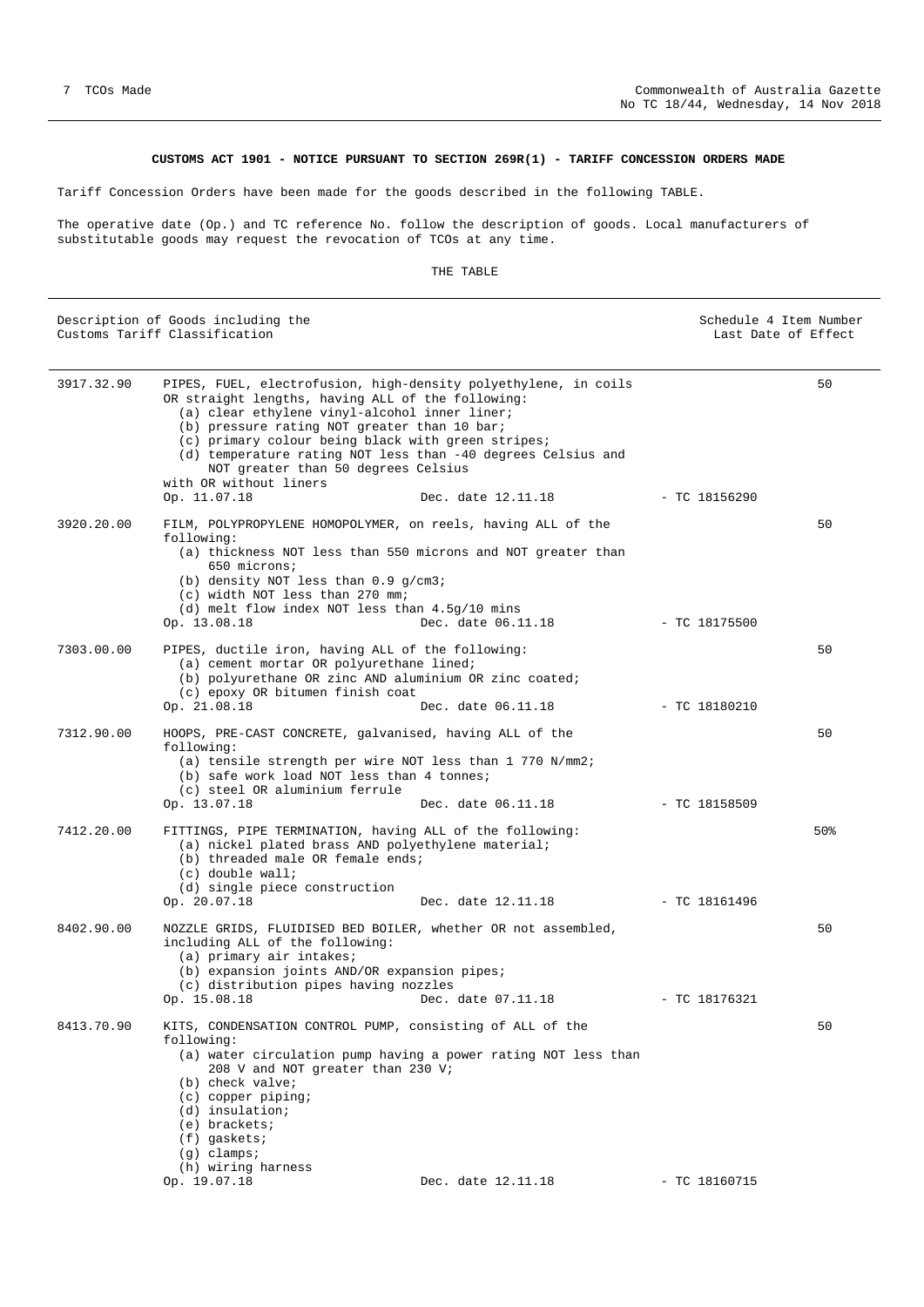Description of Goods including the Schedule 4 Item Number (Schedule 4 Item Number  $S$ chedule 4 Item Number (Schedule 4 Item Number (Schedule 4 Item Number (Schedule 4 Item Number (Schedule 4 Item Number (Schedule 4 Item Nu Customs Tariff Classification **Last Date of Effect** Customs Tariff Classification

| 8413.70.90 | PUMPS, CENTRIFUGAL, including ALL of the following:<br>$(a)$ impeller;<br>$(b)$ shaft;<br>(c) operating air removal capacity NOT greater than 1.5 cubic<br>metres per minute;<br>(d) priming system, including ALL of the following:<br>$(i)$ priming chamber;<br>(ii) swing check valve;<br>(iii) vacuum pump,<br>with OR without EITHER of the following:<br>$(1)$ motor;<br>$(2)$ base<br>Op. 24.08.18 | Dec. date 12.11.18 - TC 18182325 |                 | 50 |
|------------|-----------------------------------------------------------------------------------------------------------------------------------------------------------------------------------------------------------------------------------------------------------------------------------------------------------------------------------------------------------------------------------------------------------|----------------------------------|-----------------|----|
| 8418.69.00 | BATCH FREEZERS, ICE CREAM AND/OR GELATO AND/OR FROZEN DESSERTS,<br>with or without spatulas                                                                                                                                                                                                                                                                                                               |                                  |                 | 50 |
|            | Op. 23.08.18                                                                                                                                                                                                                                                                                                                                                                                              | Dec. date 12.11.18               | $-$ TC 18182061 |    |
| 8422.90.00 | PARTS, BOTTLE CAPPING AND/OR SEALING MACHINE, being ANY of the<br>following:<br>(a) sorting AND/OR feeding hoppers;<br>$(b)$ cap chutes;<br>$(c)$ cap placers;<br>$(d)$ sealing heads;<br>(e) sealing head crimping sleeves<br>Op. 07.08.18                                                                                                                                                               | Dec. date 06.11.18               | $-$ TC 18171676 | 50 |
|            |                                                                                                                                                                                                                                                                                                                                                                                                           |                                  |                 |    |
| 8425.41.00 | HOISTS, VEHICLE, scissor lift, electro hydraulic, having a<br>lifting capacity NOT less than 3 000 kg and NOT greater<br>than $5000 kg$                                                                                                                                                                                                                                                                   |                                  |                 | 50 |
|            | Op. 13.08.18                                                                                                                                                                                                                                                                                                                                                                                              | Dec. date 07.11.18               | $-$ TC 18174479 |    |
| 8425.41.00 | HOISTS, 2 post lift, electro-mechanical, having a lifting                                                                                                                                                                                                                                                                                                                                                 |                                  |                 | 50 |
|            | capacity NOT greater than 7 000 kg<br>Op. 15.08.18                                                                                                                                                                                                                                                                                                                                                        | Dec. date 06.11.18               | $-$ TC 18176806 |    |
| 8425.42.00 | STRAND JACK, hydraulic, programmable logic controlled, having<br>ALL of the following:<br>(a) lifting capacity NOT less than 45 tonnes;<br>(b) electric motor output NOT less than 35 kW<br>Op. 13.08.18                                                                                                                                                                                                  | Dec. date 12.11.18               | $-$ TC 18175355 | 50 |
| 8428.90.00 | MATERIAL LIFTING AND TRANSPORTING MACHINES, mobile, manually<br>propelled, having ALL of the following:<br>(a) payload NOT greater than 450 kg;<br>(b) lifting height NOT greater than 7.9 m;<br>(c) manually operated gear winch;<br>(d) counter balance weights;<br>(e) NOT less than 4 wheels,<br>with OR without vacuum pump AND/OR vacuum pad gripper<br>Op. 27.06.18                                | Dec. date 06.11.18               | $-$ TC 18147651 | 50 |
| 8428.90.00 | TELESCOPIC PLATFORM, AIRCRAFT, remote controlled, having ALL of<br>the following:<br>(a) loading capacity NOT greater than 750 kg;<br>(b) self-contained jib crane;<br>(c) anti-collision bumpers                                                                                                                                                                                                         | Dec. date 12.11.18               |                 | 50 |
|            | Op. 20.08.18                                                                                                                                                                                                                                                                                                                                                                                              |                                  | - TC 18179769   |    |
| 8436.80.90 | STUMP GRINDER MACHINES, including ALL of the following:<br>(a) support leg with jockey wheel OR spike;<br>$(b)$ carry handle;<br>(c) grinding wheel                                                                                                                                                                                                                                                       |                                  |                 | 50 |
|            | Op. 15.08.18                                                                                                                                                                                                                                                                                                                                                                                              | Dec. date 06.11.18               | $-$ TC 18176805 |    |
| 8438.60.00 | PITTED FRUIT SEED RESIDUE MATERIAL REMOVING MACHINES, including<br>ALL of the following:<br>(a) vibrator AND feeder;<br>(b) carrying plates;<br>(c) stoning knives                                                                                                                                                                                                                                        |                                  |                 | 50 |
|            | Op. 14.08.18                                                                                                                                                                                                                                                                                                                                                                                              | Dec. date 07.11.18               | $-$ TC 18175505 |    |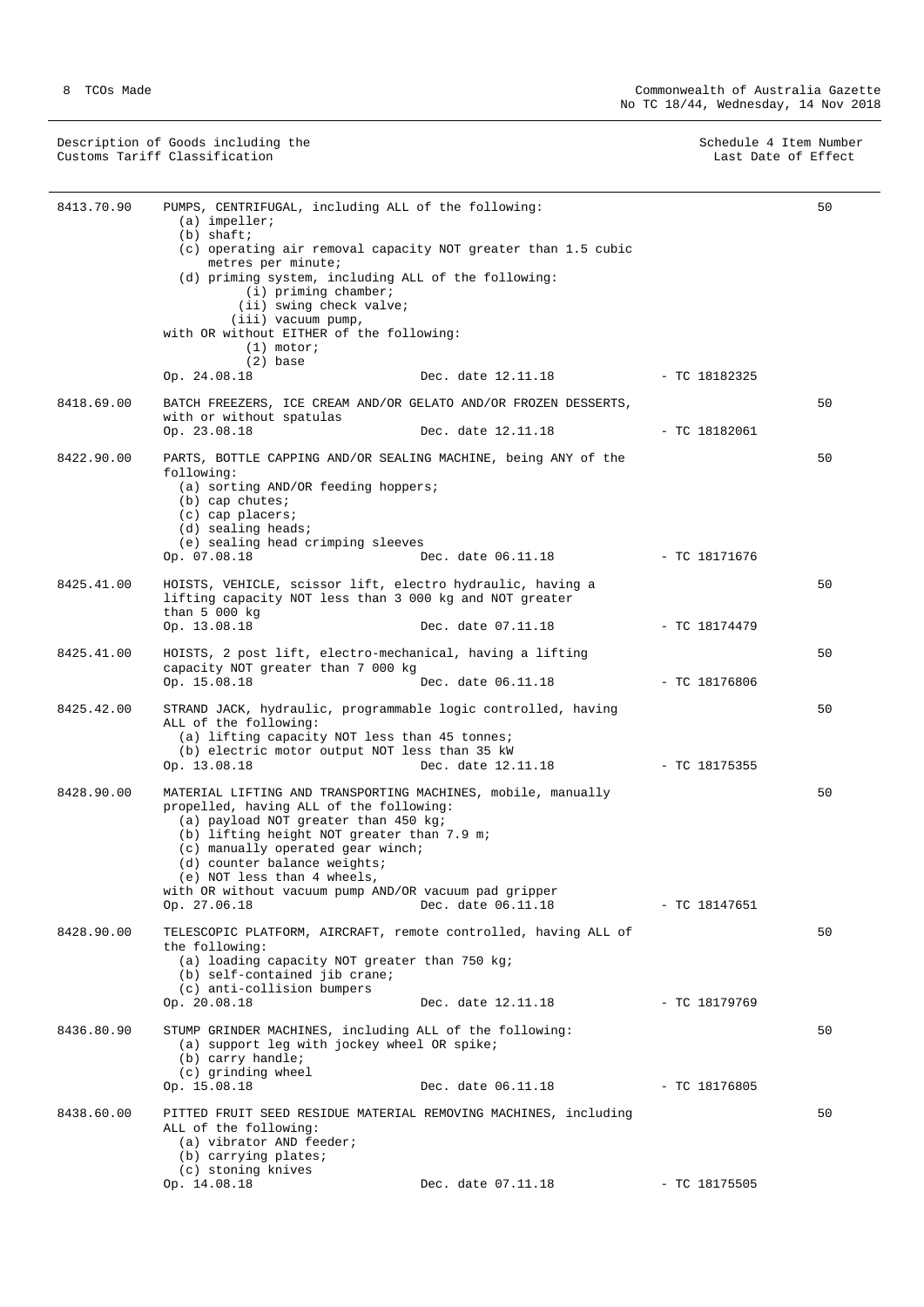Description of Goods including the Schedule 4 Item Number (Schedule 4 Item Number  $S$ chedule 4 Item Number (Schedule 4 Item Number (Schedule 4 Item Number (Schedule 4 Item Number (Schedule 4 Item Number (Schedule 4 Item Nu Customs Tariff Classification **Last Date of Effect** Customs Tariff Classification

| 8477.30.00 | BLOW MOULDING LINE, having ALL of the following:<br>(a) preform feed unit;                                                                                                                                                                                                                                                                              |                    |                 | 50 |
|------------|---------------------------------------------------------------------------------------------------------------------------------------------------------------------------------------------------------------------------------------------------------------------------------------------------------------------------------------------------------|--------------------|-----------------|----|
|            | (b) infrared linear oven having ceramic reflectors;<br>$(c)$ platform;                                                                                                                                                                                                                                                                                  |                    |                 |    |
|            | $(d)$ servo motors;<br>(e) blowing wheel having electromagnetic stretching unit;                                                                                                                                                                                                                                                                        |                    |                 |    |
|            | $(f)$ machine quards;<br>(g) touch screen;                                                                                                                                                                                                                                                                                                              |                    |                 |    |
|            | (h) bottle inspection camera                                                                                                                                                                                                                                                                                                                            |                    |                 |    |
|            | Op. 12.07.18                                                                                                                                                                                                                                                                                                                                            | Dec. date 06.11.18 | - TC 18157079   |    |
| 8479.89.90 | SLUDGE SCRAPERS, including ALL of the following:<br>(a) adjustable scraper speed;<br>(b) angle arm brackets;<br>(c) gliding strips;<br>(d) hydraulic OR electric motors;<br>(e) moving floor;                                                                                                                                                           |                    |                 | 50 |
|            | (f) piston rod extension;                                                                                                                                                                                                                                                                                                                               |                    |                 |    |
|            | (g) push AND pull rod holder;<br>$(h)$ sensor;                                                                                                                                                                                                                                                                                                          |                    |                 |    |
|            | (i) stainless steel wedge shaped sections                                                                                                                                                                                                                                                                                                               |                    |                 |    |
|            | Op. 07.08.18                                                                                                                                                                                                                                                                                                                                            | Dec. date 06.11.18 | - TC 18171673   |    |
| 8479.89.90 | SPECIAL EFFECTS MACHINES, WIND AND/OR MIST AND/OR SCENT,<br>INTERACTIVE RIDE, including ALL of the following:<br>(a) water level sensor;<br>$(b)$ air compressor;<br>$(c)$ mist motor;<br>(d) valves;                                                                                                                                                   |                    |                 | 50 |
|            | (e) cooling fan                                                                                                                                                                                                                                                                                                                                         |                    |                 |    |
|            | Op. 14.08.18                                                                                                                                                                                                                                                                                                                                            | Dec. date 06.11.18 | - TC 18176074   |    |
| 8479.89.90 | ULTRA VIOLET CURING LINE, PARTICLE BOARD, including ALL of the<br>following:<br>(a) gallium doped lamp unit;<br>(b) inerted excimer lamp unit;<br>(c) lamp substructures AND heat exchanger;<br>$(d)$ air-cooled exhaust;                                                                                                                               |                    |                 | 50 |
|            | (e) switch cabinet<br>Op. 20.08.18                                                                                                                                                                                                                                                                                                                      | Dec. date 12.11.18 | - TC 18178393   |    |
| 8501.52.00 | MOTORS, submersible, AC, multiphase, having ALL of the following:<br>(a) double flanged mounting;<br>(b) stainless steel splined shaft;<br>(c) water lubricated thrust bearing;<br>(d) hermetically sealed encapsulated stator;                                                                                                                         |                    |                 | 50 |
|            | (e) replaceable lead;<br>(f) motor speed NOT greater than 3 525 rpm at 60 Hz;<br>(g) external sand slinger on shaft;<br>(h) copper bar rotor;<br>(i) variable frequency drive input;<br>(j) power output NOT greater than 75 kW;                                                                                                                        |                    |                 |    |
|            | (k) outside diameter NOT greater than 205 mm                                                                                                                                                                                                                                                                                                            |                    |                 |    |
|            | Op. 23.07.18                                                                                                                                                                                                                                                                                                                                            | Dec. date 12.11.18 | $-$ TC 18162861 |    |
| 8501.53.00 | MOTORS, submersible, AC, multiphase, having ALL of the following:<br>(a) double flanged mounting;<br>(b) stainless steel splined shaft;<br>(c) water lubricated thrust bearing;<br>(d) hermetically sealed encapsulated stator;<br>(e) replaceable lead;<br>(f) motor speed NOT greater than 3 525 rpm at 60 Hz;<br>(g) external sand slinger on shaft; |                    |                 | 50 |
|            | (h) copper bar rotor;<br>(i) variable frequency drive input;                                                                                                                                                                                                                                                                                            |                    |                 |    |
|            | (j) power output NOT greater than 150 kW;                                                                                                                                                                                                                                                                                                               |                    |                 |    |
|            | (k) outside diameter NOT greater than 205 mm<br>Op. 24.07.18                                                                                                                                                                                                                                                                                            | Dec. date 12.11.18 | $-$ TC 18163045 |    |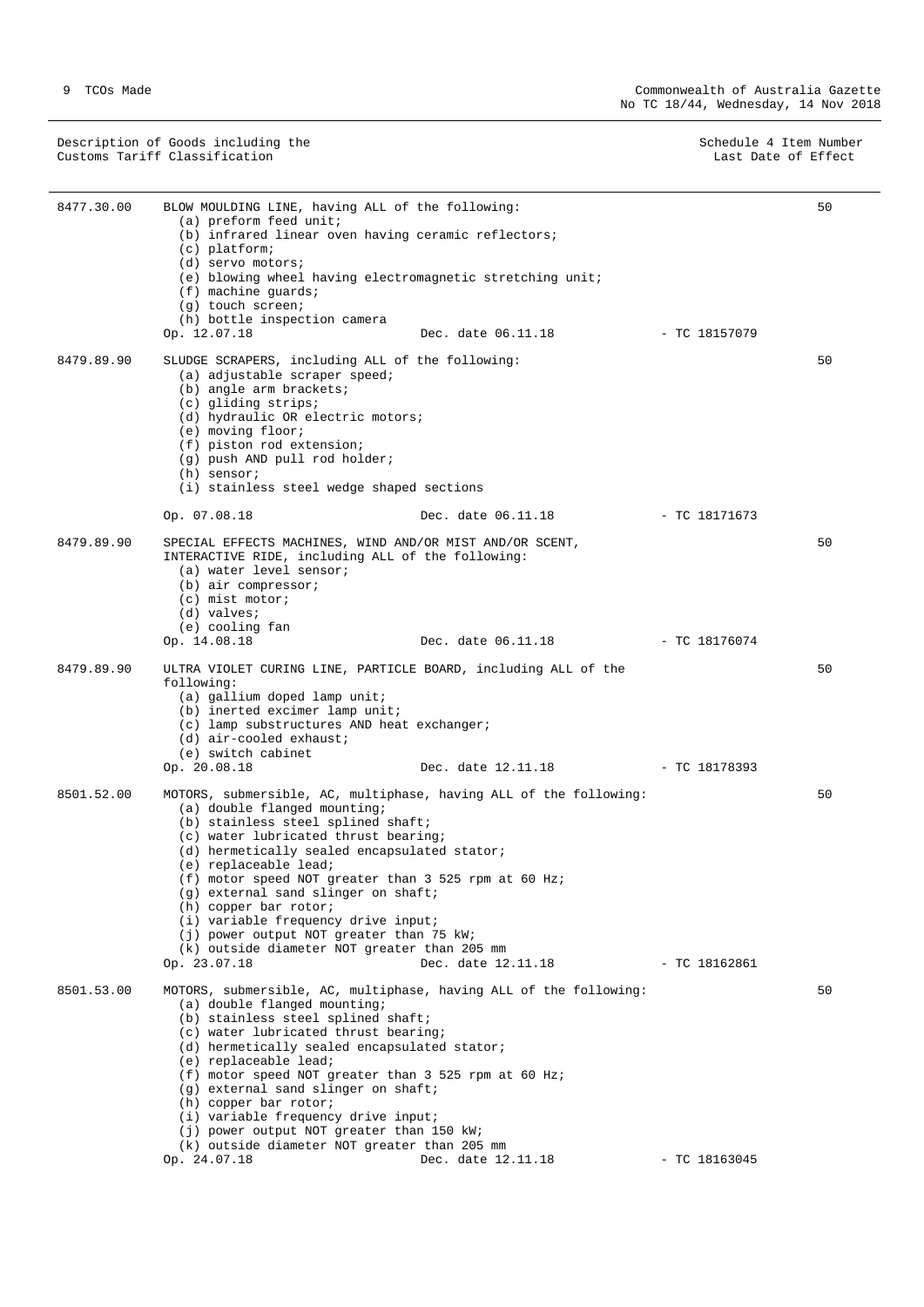Description of Goods including the Schedule 4 Item Number (Schedule 4 Item Number  $S$ chedule 4 Item Number (Schedule 4 Item Number (Schedule 4 Item Number (Schedule 4 Item Number (Schedule 4 Item Number (Schedule 4 Item Nu Customs Tariff Classification **Last Date of Effect** Customs Tariff Classification

| 8507.20.00 | BATTERY STRINGS, modular, having four enclosed valve release<br>lead acid battery cartridges                                                                                                                                                                                                                                                                                                                                                                                                                                           |                    |                 | 50 |
|------------|----------------------------------------------------------------------------------------------------------------------------------------------------------------------------------------------------------------------------------------------------------------------------------------------------------------------------------------------------------------------------------------------------------------------------------------------------------------------------------------------------------------------------------------|--------------------|-----------------|----|
|            | Op. 13.07.18                                                                                                                                                                                                                                                                                                                                                                                                                                                                                                                           | Dec. date 12.11.18 | $-$ TC 18157865 |    |
| 8536.50.99 | SWITCH DISCONNECTORS, having ALL of the following:<br>$(a)$ 3 OR 4 pole;<br>(b) rotary handle control handle control;<br>(c) operational voltage NOT greater than 690 VAC;<br>(d) rated operational current NOT greater than 2 500 A;<br>(e) ingress protection IP40<br>Op. 25.06.18                                                                                                                                                                                                                                                   | Dec. date 06.11.18 | $-$ TC 18145450 | 50 |
| 8537.10.90 | CABINETS, ELECTRICAL CONTROL, having an input voltage NOT<br>greater than 420 V, including NOT less than five of the<br>following:<br>(a) control consoles;<br>(b) relays;<br>$(c)$ power supplies;<br>$(d)$ terminals;<br>$(e)$ fuses;<br>(f) circuit breakers;<br>(g) remote messaging input AND/OR output controls;<br>(h) frequency converters;<br>(i) programmable controllers;<br>(i) electrical drivers;<br>$(k)$ decoders;<br>$(1)$ pilots;<br>$(m)$ fans;<br>$(n)$ panels;<br>$(o)$ hubs;<br>(p) transformers<br>Op. 14.08.18 | Dec. date 07.11.18 | $-$ TC 18176068 | 50 |
| 8705.10.00 | CRANES, MOBILE, including ALL of the following:<br>(a) rotating slew rings;<br>(b) telescopic extendable booms;<br>(c) NOT less than four wheels;<br>(d) NOT less than four extendable outrigger legs;<br>(e) lifting capacity NOT greater than 33 tonnes<br>Op. 15.08.18                                                                                                                                                                                                                                                              | Dec. date 07.11.18 | $-$ TC 18176803 | 50 |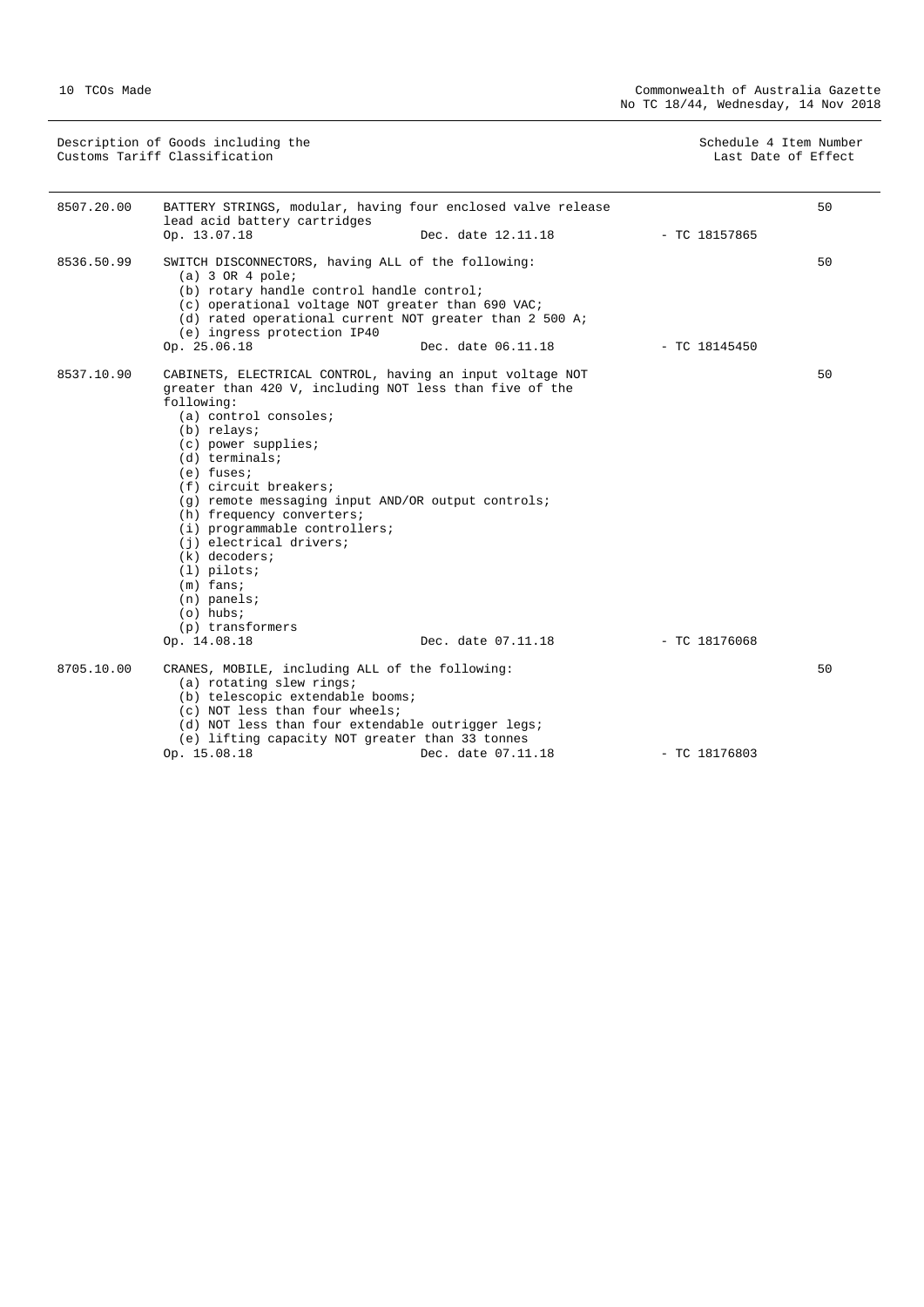#### **CANCELLATION OF THE INTENTION TO REVOKE**

<span id="page-10-0"></span>The Request for revocation of the Tariff Concession Order for goods described in the following TABLE has been cancelled.

THE TABLE

Description of Goods including the Schedule 4 Item Number (Schedule 4 Item Number  $S$ chedule 4 Item Number (Schedule 4 Item Number (Schedule 4 Item Number (Schedule 4 Item Number (Schedule 4 Item Number (Schedule 4 Item Nu Customs Tariff Classification

| 7304.49.00 |                   | TUBING OR PIPING, seamless stainless steel, having extruded | 50 |
|------------|-------------------|-------------------------------------------------------------|----|
|            | aluminium finning |                                                             |    |
|            | Op. $20.07.09$    | - TC 0925796<br>Dec. date 02.10.09                          |    |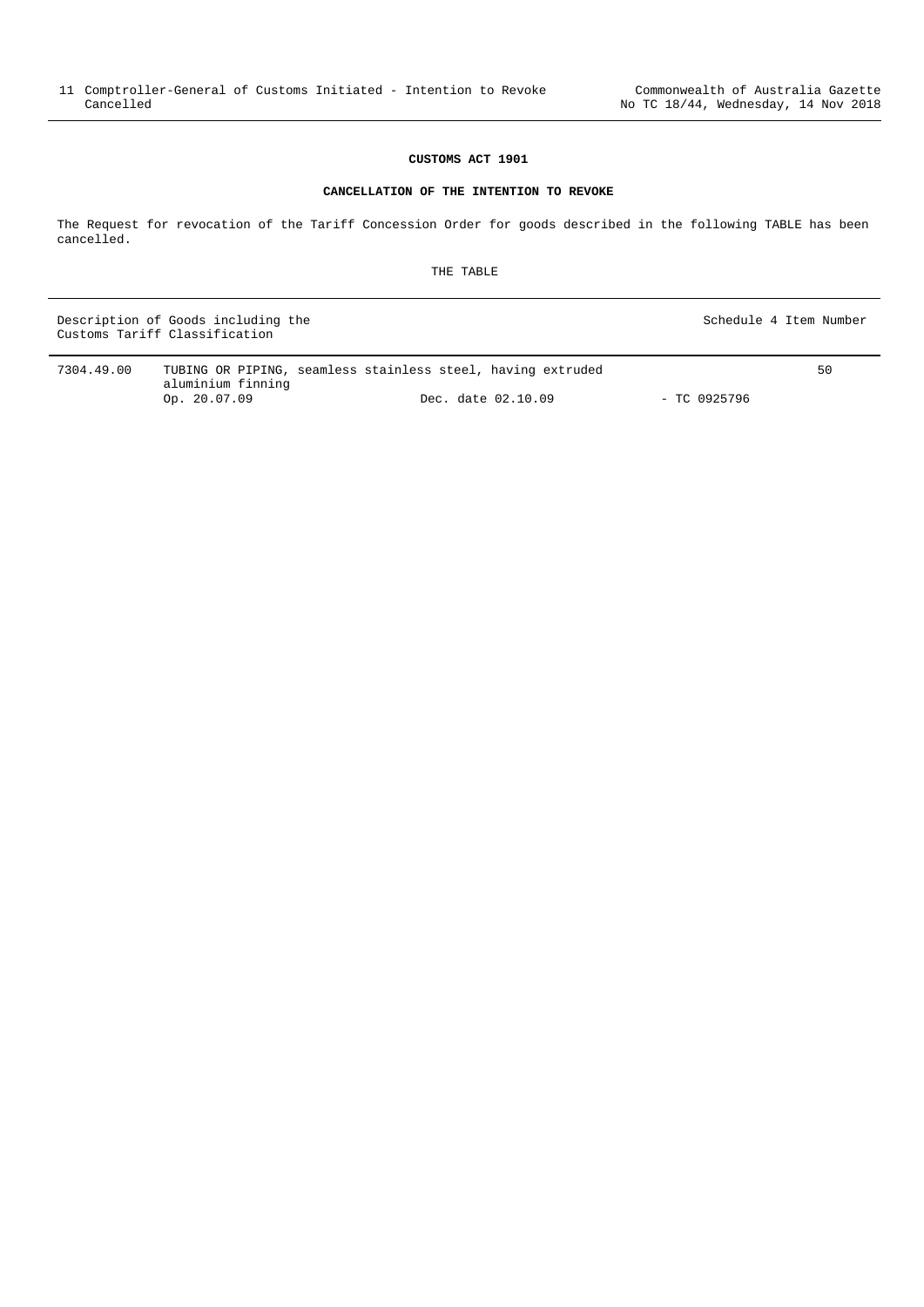#### <span id="page-11-0"></span>**CUSTOMS ACT 1901 - NOTICE PURSUANT TO SECTION 269SE(1) - AUSTRALIAN INDUSTRY INITIATED - TARIFF CONCESSION ORDERS REVOKED**

The Tariff Concession Orders for the goods described in the following TABLE have been revoked.

#### THE TABLE

|            | Description of Goods including the<br>Customs Tariff Classification                                                                                                                                                                                                                                                                                                                                                                                                                                                                                                                                                                                                                 | Schedule 4 Item Number<br>Last Date of Effect |
|------------|-------------------------------------------------------------------------------------------------------------------------------------------------------------------------------------------------------------------------------------------------------------------------------------------------------------------------------------------------------------------------------------------------------------------------------------------------------------------------------------------------------------------------------------------------------------------------------------------------------------------------------------------------------------------------------------|-----------------------------------------------|
| 3920.51.00 | SHEETS, ACOUSTIC BARRIERS, cast, polymethyl methacrylate, having<br>ALL of the following:<br>(a) fire resistance in accordance with European Standard<br>EN 1794-2 (EN 1794-2);<br>(b) sound insulation in accordance with European Standard<br>EN 1793-1 (EN 1793-1) AND EN 1793-2;<br>(c) wind load resistance in accordance with European Standard<br>EN 1794-1 (EN 1794-1);<br>(d) stone impact resistance in accordance with European<br>Standard EN 1794-1 (EN 1794-1);<br>(e) falling debris resistance in accordance with European<br>Standard EN 1794-2 (EN 1794-2);<br>(f) thickness NOT less than 15 mm and NOT greater than 25 mm<br>Dec. date 05.08.13<br>Op. 08.05.13 | 50<br>24.09.18<br>$-$ TC 1314888              |
|            | Substitutable goods produced in Australia in the ordinary<br>course of business by Oakmoore Pty Ltd t/a EGR, Salisbury, Qld.<br>In transit provisions apply                                                                                                                                                                                                                                                                                                                                                                                                                                                                                                                         |                                               |
| 3920.51.00 | SHEETS, cast acrylic, having a thickness less than 15 mm, OR<br>greater than 20 mm<br>Op. 16.12.13<br>Dec. date 12.03.14<br>Substitutable goods produced in Australia in the ordinary<br>course of business by Oakmoore Pty Ltd t/a EGR, Salisbury, Qld.<br>In transit provisions apply                                                                                                                                                                                                                                                                                                                                                                                             | 50<br>24.09.18<br>$-$ TC 1341310              |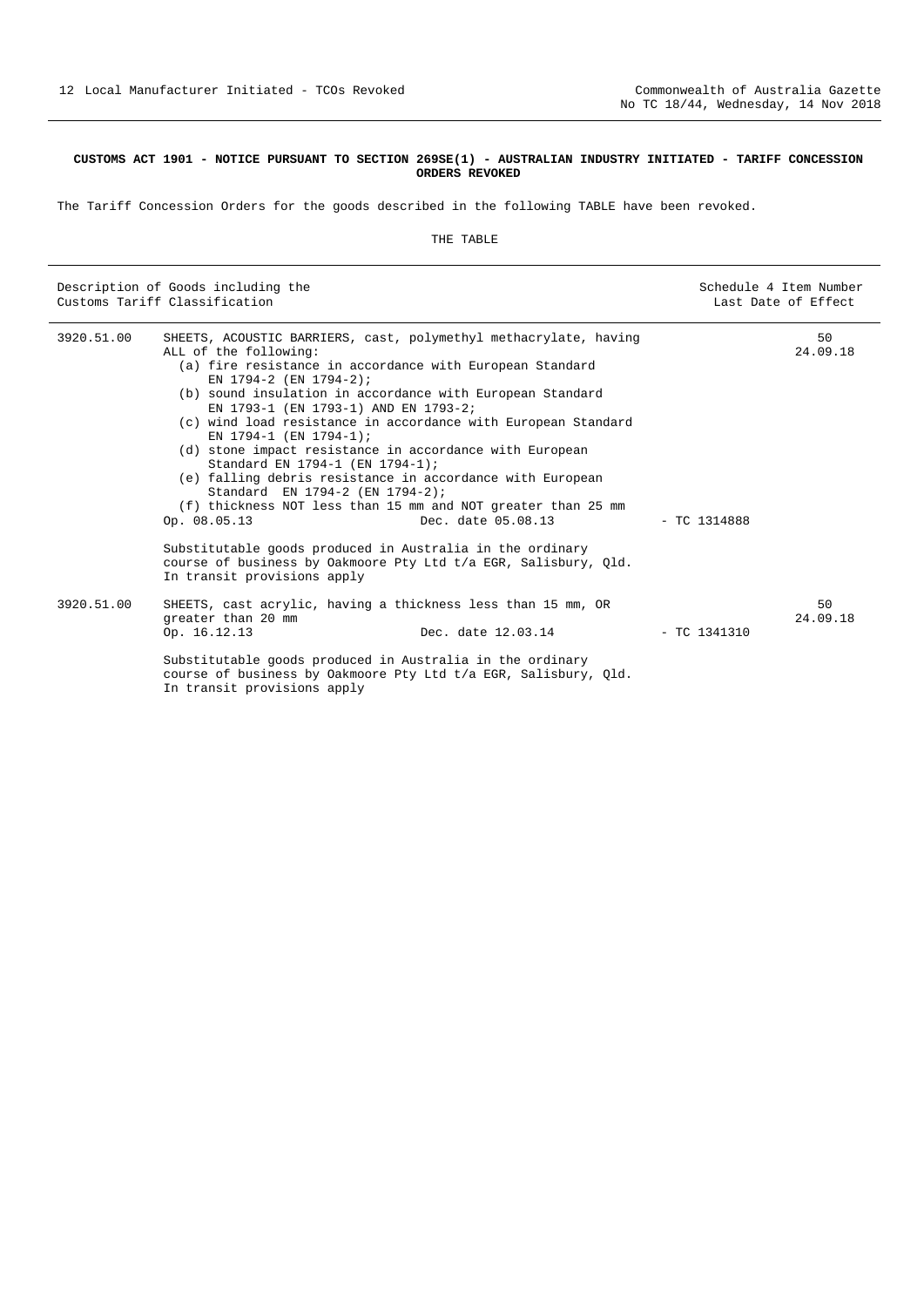#### **TARIFF CONCESSION ORDERS (TCOs) NOT USED IN THE PREVIOUS 2 YEARS**

<span id="page-12-0"></span>The Comptroller-General of Customs is satisfied that the TCOs listed in the table below are no longer required because, in the 2 years preceding the day of this notice, they have not been quoted in an import declaration to secure a concessional rate of duty.

From Thursday, 13 December 2018, it is intended to take action to revoke these Orders under subsection 269SD(1A) of the Customs Act 1901. In accordance with subsection 269SG(2) of the Customs Act 1901, in transit provisions shall apply. If revoked, the expected date of effect will be 13 December 2018.

Interested parties are invited to provide, by close of business, Wednesday 12 December 2018, written reasons why an Order should NOT be revoked.

Please advise if any of the Orders listed below have been quoted on an import declaration.

If a request is made to retain an Order used for the granting of a Determination, please specify the Determination and the linked Item number to enable mapping to the Order and its scope.

#### THE TABLE

\_\_\_\_\_\_\_\_\_\_\_\_\_\_\_\_\_\_\_\_\_\_\_\_\_\_\_\_\_\_\_\_\_\_\_\_\_\_\_\_\_\_\_\_\_\_\_\_\_\_\_\_\_\_\_\_\_\_\_\_\_\_\_\_\_\_\_\_\_\_\_\_\_\_\_\_\_\_\_\_\_\_\_\_\_\_\_\_\_\_\_\_\_\_\_\_\_\_\_\_\_\_\_\_\_\_\_\_\_\_

| Tariff<br>Classification | Description                                                                                                                                                                                       |                    | Concession Number |  |  |
|--------------------------|---------------------------------------------------------------------------------------------------------------------------------------------------------------------------------------------------|--------------------|-------------------|--|--|
| 3924.10.00               | SETS, KITCHENWARE, consisting of NOT less than 3 tongs, having<br>BOTH of the following:<br>(a) steel handles;<br>(b) plastic serving heads                                                       |                    |                   |  |  |
|                          | Op. 01.04.11                                                                                                                                                                                      | Dec. date 20.06.11 | $-$ TC 1111090    |  |  |
| 3924.10.00               | KITCHENWARE, being magnetic knife blade guards                                                                                                                                                    |                    |                   |  |  |
|                          | Op. 11.05.11                                                                                                                                                                                      | Dec. date 25.07.11 | - TC 1114757      |  |  |
| 4202.92.90               | SETS, RETRACTABLE PET LEASH BAG, having ALL of the following:<br>(a) dual elastic joining bands;<br>(b) top and side zip closures;<br>(c) velcro straps                                           |                    |                   |  |  |
|                          | Op. 11.05.11                                                                                                                                                                                      | Dec. date 25.07.11 | - TC 1114754      |  |  |
| 4202.92.90               | POUCHES, neoprene, having ALL of the following:<br>$(a)$ zipper closures;<br>(b) internal pockets;<br>$(c)$ carabineer;<br>(d) weight NOT greater than 60 g;<br>(e) length NOT greater than 15 cm |                    |                   |  |  |
|                          | Op. 24.06.11                                                                                                                                                                                      | Dec. date 22.02.12 | $-$ TC 1138619    |  |  |
| 6909.19.00               | CHEMICAL TOWER PACKINGS, glazed ceramic                                                                                                                                                           |                    |                   |  |  |
|                          | Op. 21.07.11                                                                                                                                                                                      | Dec. date 12.10.11 | $-$ TC 1124692    |  |  |
| 7013.42.00               | CONTAINERS, COFFEE MAKING, glass, having BOTH of the following:<br>(a) pouring lip;<br>(b) volume capacity NOT greater than 1.1 L                                                                 |                    |                   |  |  |
|                          | Op. 11.08.11                                                                                                                                                                                      | Dec. date 02.11.11 | - TC 1127156      |  |  |
| 7308.90.00               | PARTS, MARINE WHARF, being steel pile caps                                                                                                                                                        |                    |                   |  |  |
|                          | Op. 16.11.11                                                                                                                                                                                      | Dec. date 30.01.12 | $-$ TC 1138231    |  |  |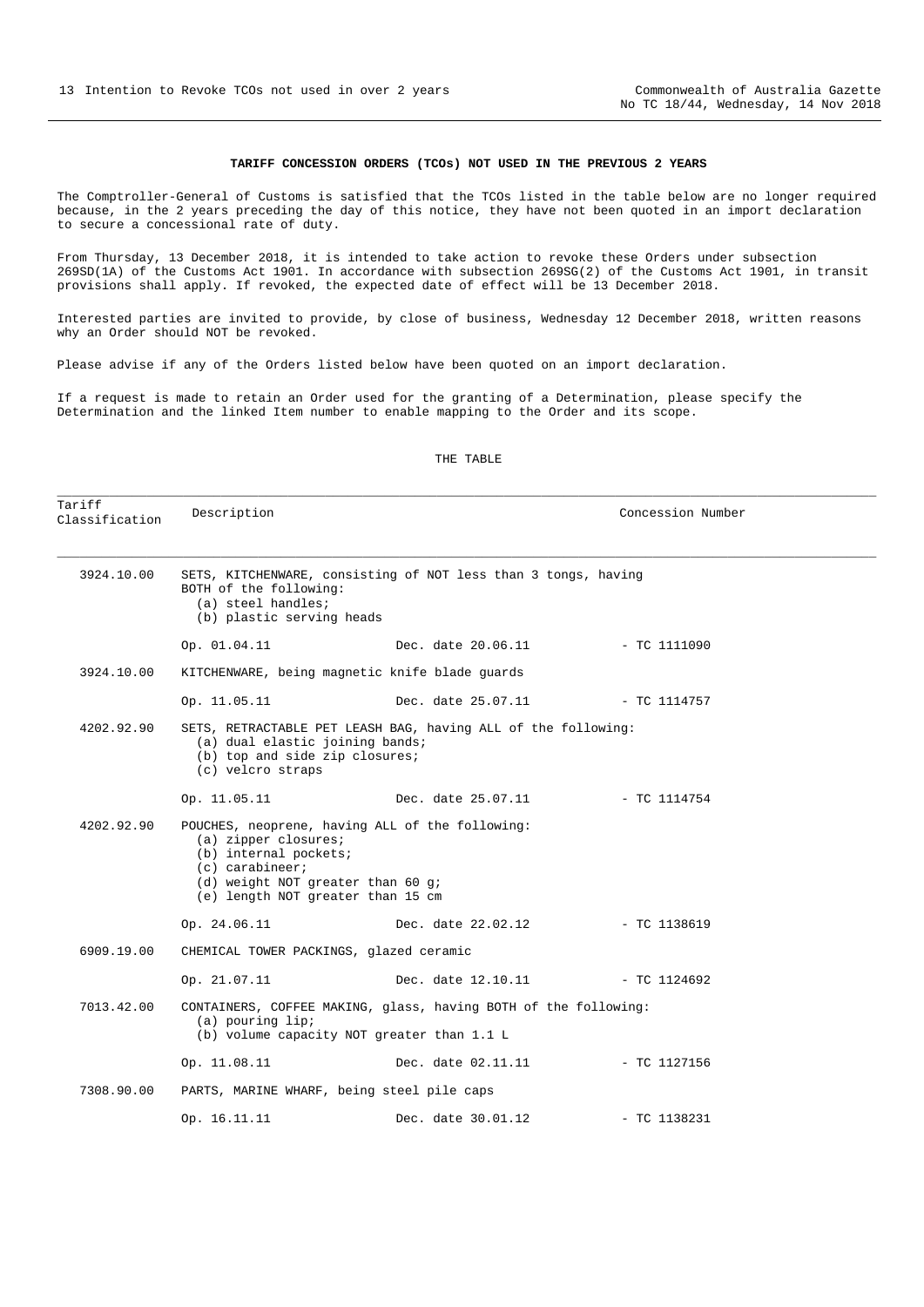| 7321.90.00 | following:<br>(a) air diffusers;<br>(b) air ducts;<br>(c) back plates;<br>$(d)$ covers;<br>$(e)$ fan ducts;<br>(f) fan mount plates;<br>(g) front facia panel;<br>$(h)$ side supports;<br>(i) sparker tabs;<br>(j) top baffle                                                                                                                                                                                                                                                                                                                                                                                                                                                                                                                         | CABINET AND CHASSIS SUBASSEMBLIES, RADIANT/CONVECTION GAS<br>HEATER, including NOT less than ANY four combinations of the |                |
|------------|-------------------------------------------------------------------------------------------------------------------------------------------------------------------------------------------------------------------------------------------------------------------------------------------------------------------------------------------------------------------------------------------------------------------------------------------------------------------------------------------------------------------------------------------------------------------------------------------------------------------------------------------------------------------------------------------------------------------------------------------------------|---------------------------------------------------------------------------------------------------------------------------|----------------|
|            | Op. 16.06.11                                                                                                                                                                                                                                                                                                                                                                                                                                                                                                                                                                                                                                                                                                                                          | Dec. date 05.09.11 - TC 1119277                                                                                           |                |
| 7323.99.00 | HOLDERS, PAPER TOWEL, having ALL of the following:<br>(a) stainless steel towel holder shaft;<br>(b) weighted steel base;                                                                                                                                                                                                                                                                                                                                                                                                                                                                                                                                                                                                                             | (c) silicon and stainless steel paper towel stopper                                                                       |                |
|            | Op. 10.11.11                                                                                                                                                                                                                                                                                                                                                                                                                                                                                                                                                                                                                                                                                                                                          | Dec. date 30.01.12 - TC 1137497                                                                                           |                |
| 7615.10.00 | MOULDS, ICE, aluminium                                                                                                                                                                                                                                                                                                                                                                                                                                                                                                                                                                                                                                                                                                                                |                                                                                                                           |                |
|            | Op. 01.01.12                                                                                                                                                                                                                                                                                                                                                                                                                                                                                                                                                                                                                                                                                                                                          | Dec. date 29.11.11                                                                                                        | - TC 1130465   |
| 8419.89.90 | COOLING UNITS, AC MOTOR, ROLLING MILL MAIN DRIVE                                                                                                                                                                                                                                                                                                                                                                                                                                                                                                                                                                                                                                                                                                      |                                                                                                                           |                |
|            | Op. 15.11.11                                                                                                                                                                                                                                                                                                                                                                                                                                                                                                                                                                                                                                                                                                                                          | Dec. date 06.02.12                                                                                                        | - TC 1138153   |
| 8419.89.90 | $(a)$ gas burners;<br>(b) metal wickets;<br>(c) heat circulation boxes and fans;<br>(d) cooling towers;<br>(e) stacker                                                                                                                                                                                                                                                                                                                                                                                                                                                                                                                                                                                                                                | OVENS, TINPLATE CURING, including ALL of the following:                                                                   |                |
|            | Op. 22.11.11                                                                                                                                                                                                                                                                                                                                                                                                                                                                                                                                                                                                                                                                                                                                          | Dec. date 13.02.12 - TC 1138952                                                                                           |                |
| 8419.90.00 | (a) dryer module, programmable logic controlled;<br>(b) conveyor elements;<br>$(c)$ channels;<br>$(d)$ rails;<br>(e) nozzle boxes;<br>$(f)$ qussets;<br>(g) tipple feeders;<br>(h) floor plates;<br>$(j)$ inner doors;<br>$(k)$ side walls;<br>$(1)$ air recirculation ceiling boxes;<br>$(m)$ rail templates;<br>$(n)$ roof panels;<br>(o) floor and roof edges;<br>(p) tensioning stations;<br>(q) burner and fan platforms;<br>$(r)$ heat recovery module frames;<br>(s) dryer air inlets;<br>(t) heat recovery system;<br>(u) stacking tables;<br>(v) adjustable stop bars;<br>(w) recirculation ducts;<br>$(x)$ edge cooling ducts;<br>(y) preheat ducts AND/OR stacks;<br>(z) burner fuel trains;<br>(aa) burner safety panels;<br>(ab) blowers | PARTS, PLASTERBOARD DRYING PLANT, being ANY of the following:<br>(i) dryer exhaust ducts AND/OR stacks AND/OR outlets;    |                |
|            | Op. 21.07.11                                                                                                                                                                                                                                                                                                                                                                                                                                                                                                                                                                                                                                                                                                                                          | Dec. date 17.10.11                                                                                                        | $-$ TC 1124534 |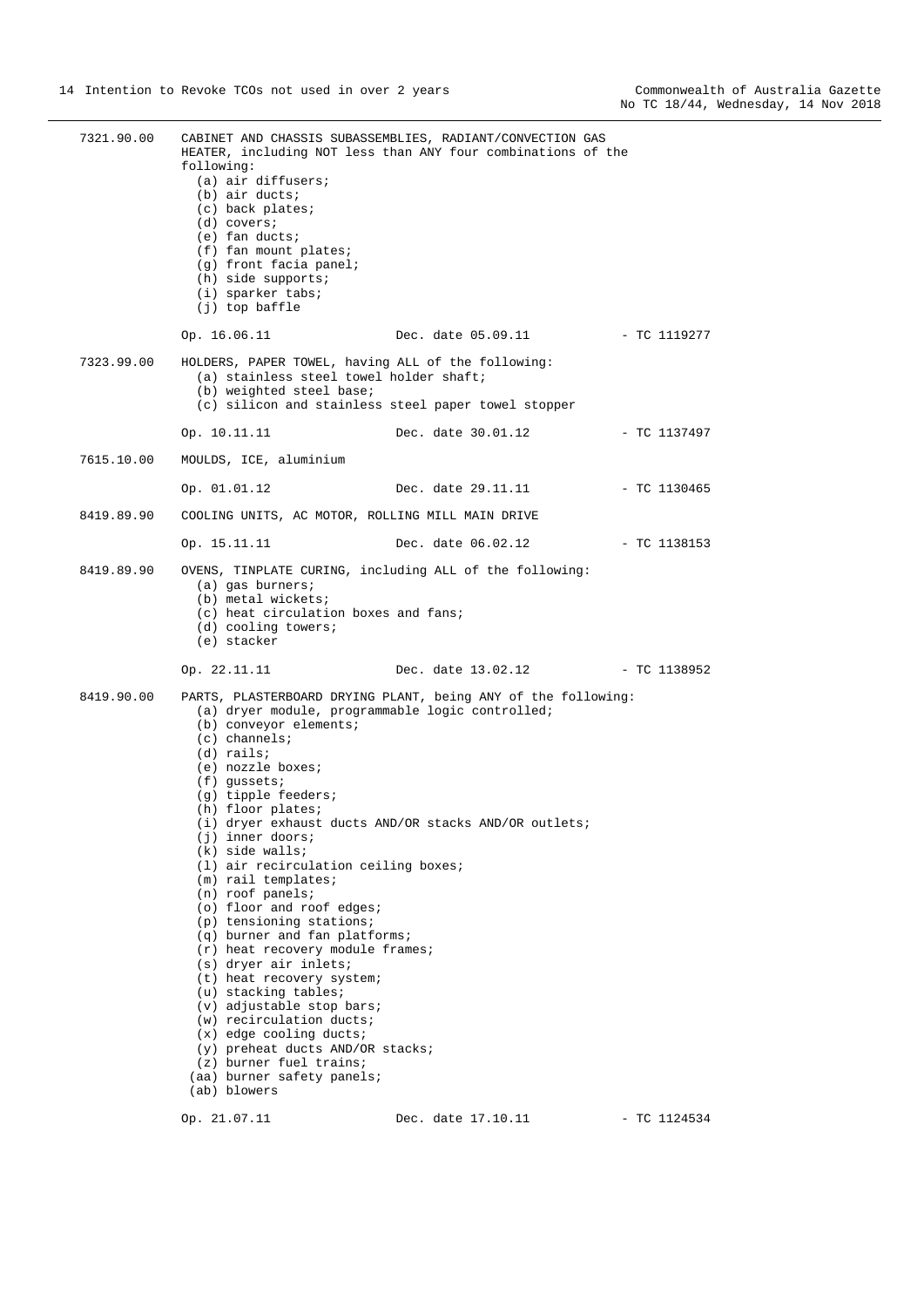8424.89.90 WATER REGULATORS, SHOWER, having ALL of the following: (a) ball valve AND venturi combination; (b) shower rose AND arm; (c) polycarbonate reservoir Op. 04.04.11 Dec. date 27.06.11 - TC 1111201 8428.90.00 PARTS, ANODE HANDLING AND TRANSFER SYSTEM, CARBON BAKE FURNACE, being ANY of the following: (a) straight OR curved conveyors; (b) elevators; (c) turntables; (d) tilters; (e) conveyor goods up ending AND/OR down ending machines; (f) dividing arms; (g) pusher arms; (h) vibrating hoppers Op. 03.08.11 Dec. date 28.10.11 - TC 1126049 8431.43.00 PARTS, DRILLING MACHINE, being torque drives, including BOTH of the following: (a) well casing adjuster; (b) drill and reamer Op. 05.05.11 Dec. date 01.08.11 - TC 1114144 8479.89.90 PIPE REHABILITATION WINDING MACHINES Op. 19.05.11 Dec. date 08.08.11 - TC 1116105 8479.89.90 SWEEPERS, SUCTION, ride in, having ALL of the following: (a) two wheel OR four wheel steering; (b) sweeping width NOT greater than 3 120 mm; (c) dirt hopper capacity NOT greater than 1.85 m3; (d) transport speed NOT greater than 50 km per hour; (e) outer turning radius NOT greater than 3 900 mm; (f) width NOT greater than 1 320 mm; (g) height NOT greater than 1 950 mm Op. 10.08.11 Dec. date 10.11.11 - TC 1127069 8481.80.90 DISPENSERS, BEER BOTTLE, consisting of EITHER of the following: (a) bottle top dispensing head with lever operated tap; (b) bottle top closure cap, including ALL of the following: (i) check valve; (ii) pressurized carbon dioxide cartridge; (iii) dispensing tube Op. 16.09.11 Dec. date 05.12.11 - TC 1131717 8537.10.90 DOUBLE ADAPTORS, POWER POINT, having ALL of the following: (a) maximum voltage capacity NOT greater than 1 000 V; (b) surge protector; (c) inbuilt timer AND/OR remote control sensors Op. 24.10.11 Dec. date 16.01.12 - TC 1135623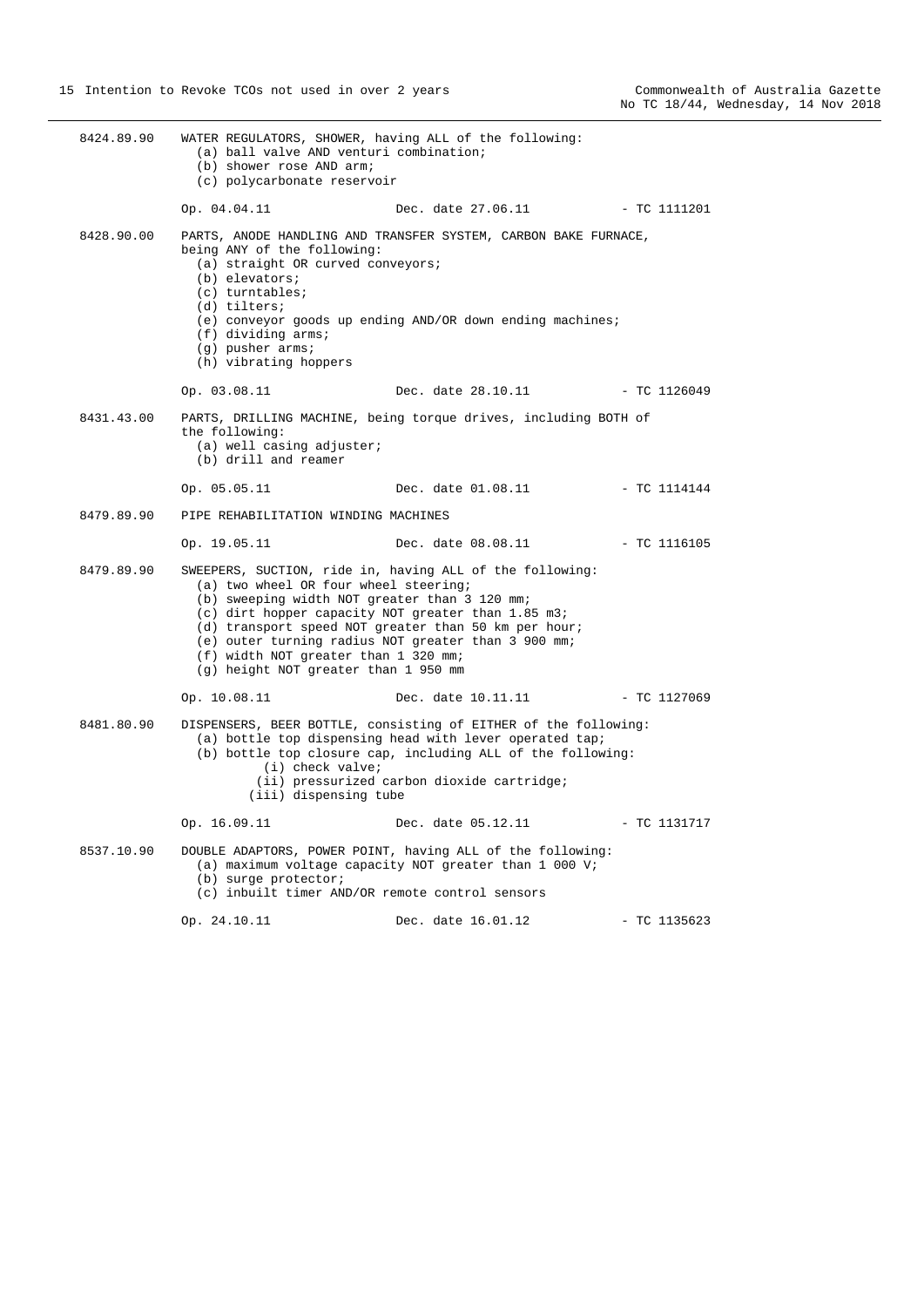#### <span id="page-15-0"></span>**NOTICE PURSUANT TO SECTION 269SE(2) - TARIFF CONCESSION ORDER REVOCATION AT THE INITIATIVE OF THE COMPTROLLER-GENERAL OF CUSTOMS**

The Tariff Concession Orders listed in THE TABLE below have has not been used for at least 2 years and have been revoked under Section 269SD(1A). In transit provisions apply.

The intention to revoke these orders was notified in Gazette TC18/38 dated 3 October 2018.

Contact: Email [tarcon@homeaffairs.gov.au](mailto:tarcon@homeaffairs.gov.au)

#### THE TABLE

|            | Description of Goods including the<br>Customs Tariff Classification                                                                                                                                                      |                                                                                                                                                        | Schedule 4 Item Number<br>Last Date of Effect |                |
|------------|--------------------------------------------------------------------------------------------------------------------------------------------------------------------------------------------------------------------------|--------------------------------------------------------------------------------------------------------------------------------------------------------|-----------------------------------------------|----------------|
| 3824.74.90 | BLENDS, hydrochlorofluorocarbon(HCFC)<br>Op. 17.07.07                                                                                                                                                                    | Dec. date 21.09.07                                                                                                                                     | $-$ TC 0711518                                | 50<br>30.10.18 |
|            | 2 Years non use. In transit provisions apply                                                                                                                                                                             |                                                                                                                                                        |                                               |                |
| 4412.39.00 | DOOR SKINS, PLYWOOD, having ALL of the following:<br>(a) thickness NOT greater than 3.6 mm;<br>Op. 20.09.07                                                                                                              | (b) width NOT less than 838 mm and NOT greater than 1 220 mm;<br>(c) length NOT less than 2 058 mm and NOT greater than 3 050 mm<br>Dec. date 30.11.07 | $-$ TC 0715783                                | 50<br>30.10.18 |
|            | 2 Years non use. In transit provisions apply                                                                                                                                                                             |                                                                                                                                                        |                                               |                |
| 5910.00.00 | TAPES, CONVEYOR BELT, CIGARETTE MANUFACTURING, being ANY of the<br>following:<br>(a) garniture tapes;<br>(b) suction tapes;<br>(c) filter tapes                                                                          |                                                                                                                                                        |                                               | 50<br>30.10.18 |
|            | Op. 13.08.07                                                                                                                                                                                                             | Dec. date 19.10.07                                                                                                                                     | $-$ TC 0712902                                |                |
|            | 2 Years non use. In transit provisions apply                                                                                                                                                                             |                                                                                                                                                        |                                               |                |
| 6301.40.00 | RUGS, PICNIC, consisting of polyester fabric with polyvinyl<br>chloride (PVC) backing<br>Op. 21.09.07                                                                                                                    | Dec. date 30.11.07                                                                                                                                     | $-$ TC 0715911                                | 50<br>30.10.18 |
|            | 2 Years non use. In transit provisions apply                                                                                                                                                                             |                                                                                                                                                        |                                               |                |
| 6304.91.00 | SETS, CAR, consisting of BOTH of the following:<br>$(a)$ seat covers;<br>(b) floor mats                                                                                                                                  |                                                                                                                                                        |                                               | 50<br>30.10.18 |
|            | Op. 30.07.07                                                                                                                                                                                                             | Dec. date 08.10.07                                                                                                                                     | $-$ TC 0712301                                |                |
|            | 2 Years non use. In transit provisions apply                                                                                                                                                                             |                                                                                                                                                        |                                               |                |
| 7222.20.00 | BARS AND RODS, stainless steel, centreless ground, to<br>specification AISI Grade 630, having a diameter of NOT less than<br>12.7 mm and NOT greater than 200 mm<br>Op. 23.04.03                                         | Dec. date 04.06.07                                                                                                                                     | $-$ TC 0708236                                | 50<br>30.10.18 |
|            | 2 Years non use. In transit provisions apply                                                                                                                                                                             |                                                                                                                                                        |                                               |                |
| 7306.69.00 | TUBES, cold drawn, carbon steel, hollow frame profile, having<br>ANY of the following sectional dimensions:<br>Length<br>Width<br>$(a)$ 90 mm<br>41 mm<br>$(b)$ 104 mm<br>43 mm<br>$(c)$ 104 mm<br>43 mm<br>Op. 01.01.07 | Wall Thickness<br>$2.0$ mm;<br>$2.5$ mm;<br>$3.0$ mm<br>Dec. date 08.05.07                                                                             | $-$ TC 0705891                                | 50<br>30.10.18 |
|            |                                                                                                                                                                                                                          |                                                                                                                                                        |                                               |                |

2 Years non use. In transit provisions apply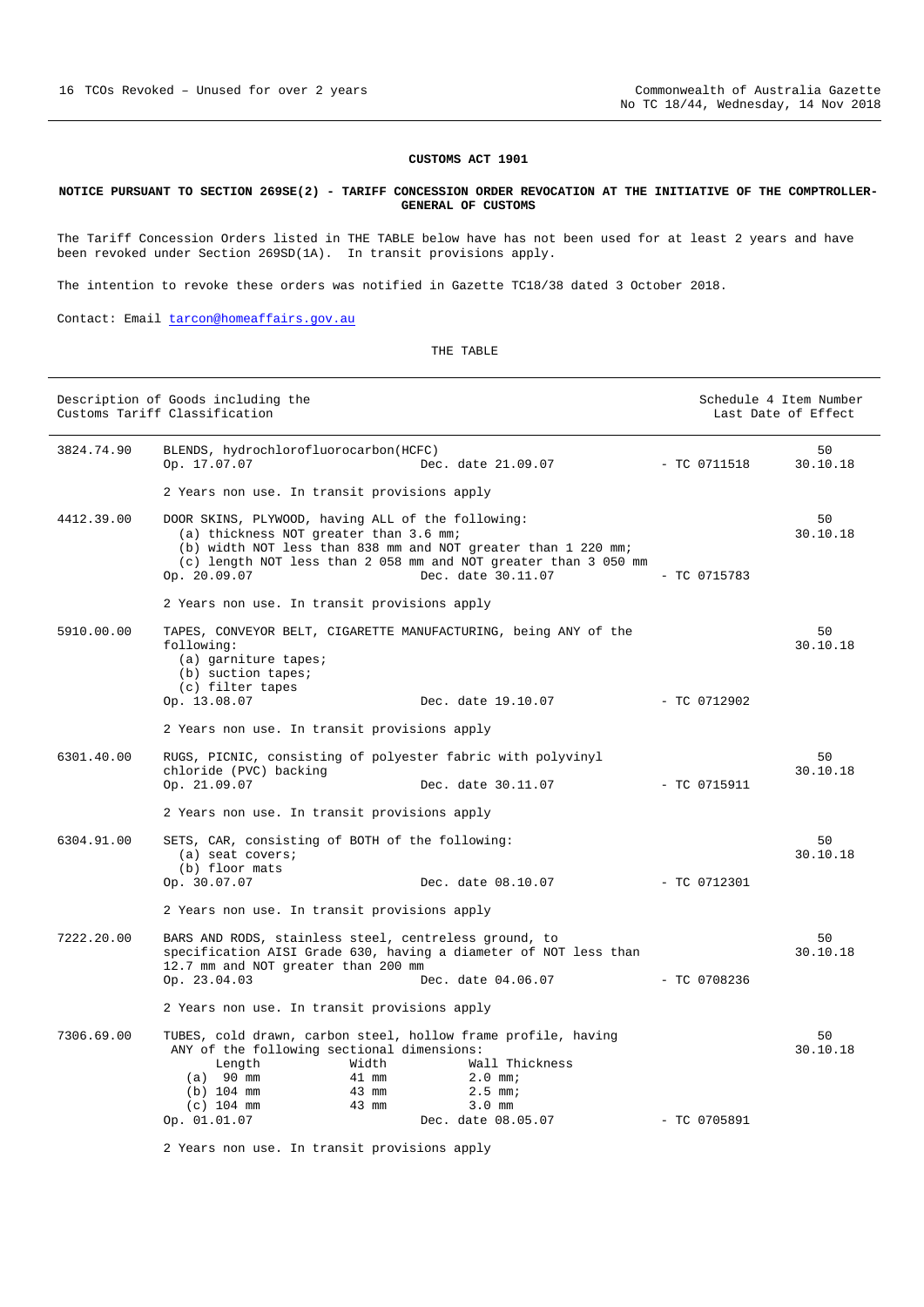| Description of Goods including the<br>Customs Tariff Classification |                                                                                                                                                                                                                                                                                                                                                                                            | Schedule 4 Item Number<br>Last Date of Effect |                |
|---------------------------------------------------------------------|--------------------------------------------------------------------------------------------------------------------------------------------------------------------------------------------------------------------------------------------------------------------------------------------------------------------------------------------------------------------------------------------|-----------------------------------------------|----------------|
| 7316.00.00                                                          | ANCHORS AND/OR ANCHOR PARTS, PROCESSING AND STORAGE VESSEL, OIL<br>AND GAS, being ANY of the following:<br>(a) anchors weighing NOT less than 25 tonnes;<br>(b) flukes;<br>$(c)$ shanks;<br>(d) fluke tip cutter points                                                                                                                                                                    |                                               | 50<br>30.10.18 |
|                                                                     | Op. 23.04.07<br>Dec. date 06.07.07                                                                                                                                                                                                                                                                                                                                                         | - TC 0705862                                  |                |
|                                                                     | 2 Years non use. In transit provisions apply                                                                                                                                                                                                                                                                                                                                               |                                               |                |
| 7326.19.00                                                          | CLAMPS, SELF GRIPPING, POWER TRANSMISSION OR OPTICAL FIBRE CABLE<br>Dec. date 19.10.07<br>Op. 15.08.07                                                                                                                                                                                                                                                                                     | $-$ TC 0712790:                               | 50<br>30.10.18 |
|                                                                     | 2 Years non use. In transit provisions apply                                                                                                                                                                                                                                                                                                                                               |                                               |                |
| 7607.19.00                                                          | FOIL, ALUMINIUM, COILED, having ALL of the following:<br>$(a)$ 8 000 series alloy;<br>(b) thickness NOT less than 0.10 mm and NOT greater than<br>$0.20$ mm;<br>(c) width NOT greater than 700 mm;<br>(d) transparent phosphochromation layer on one or more sides<br>of strip;<br>(e) epoxy or polyurethane or superpolyester lacquer coating on<br>one or more sides of strip            |                                               | 50<br>30.10.18 |
|                                                                     | Op. 26.04.07<br>Dec. date 13.07.07                                                                                                                                                                                                                                                                                                                                                         | $-$ TC 0706102                                |                |
|                                                                     | 2 Years non use. In transit provisions apply                                                                                                                                                                                                                                                                                                                                               |                                               |                |
| 8414.59.90                                                          | FANS, INDUSTRIAL, having BOTH of the following:<br>(a) wheel diameter NOT less than 6 mm and NOT greater than<br>$1,600$ mm;<br>(b) pressure NOT less than 2 300 pascals and NOT greater<br>than 4 000 pascals                                                                                                                                                                             |                                               | 50<br>30.10.18 |
|                                                                     | Op. 11.07.07<br>Dec. date 21.09.07                                                                                                                                                                                                                                                                                                                                                         | $-$ TC 0711020                                |                |
|                                                                     | 2 Years non use. In transit provisions apply                                                                                                                                                                                                                                                                                                                                               |                                               |                |
| 8419.39.90                                                          | DRYERS, CONTINUOUS, SINGLE SIDE PRINTED GLASS SHEET<br>Op. 16.03.07<br>Dec. date 08.06.07                                                                                                                                                                                                                                                                                                  | - TC 0704051                                  | 50<br>30.10.18 |
|                                                                     | 2 Years non use. In transit provisions apply                                                                                                                                                                                                                                                                                                                                               |                                               |                |
| 8424.30.90                                                          | LINE, WHEEL CLEANING, TRUCK AND/OR TRAILER, water spray, sensor<br>activated, drive through, having ALL of the following:<br>(a) NOT less than 3 pump water wash delivery;<br>(b) water delivery flow rate capacity NOT less<br>than 5 000 $1/m$ ;<br>(c) maximum cleaning length NOT less than 2 wheel revolutions;<br>(d) solids settling under tank with integrated<br>scraper-conveyor |                                               | 50<br>30.10.18 |
|                                                                     | Op. 13.08.07<br>Dec. date 29.10.07                                                                                                                                                                                                                                                                                                                                                         | - TC 0712804                                  |                |
|                                                                     | 2 Years non use. In transit provisions apply                                                                                                                                                                                                                                                                                                                                               |                                               |                |
| 8427.20.00                                                          | WORK PLATFORMS, HYDRAULICALLY ELEVATED SCISSOR LIFT, four wheel<br>drive, having BOTH of the following:<br>(a) minimum lifting capacity NOT less than 2 500 kg and NOT<br>greater than 3 000 kg;<br>(b) lifting height NOT greater than 3 900 mm                                                                                                                                           |                                               | 50<br>30.10.18 |
|                                                                     | Op. 07.06.07<br>Dec. date 12.09.07                                                                                                                                                                                                                                                                                                                                                         | $-$ TC 0708679                                |                |
|                                                                     | 2 Years non use. In transit provisions apply                                                                                                                                                                                                                                                                                                                                               |                                               |                |